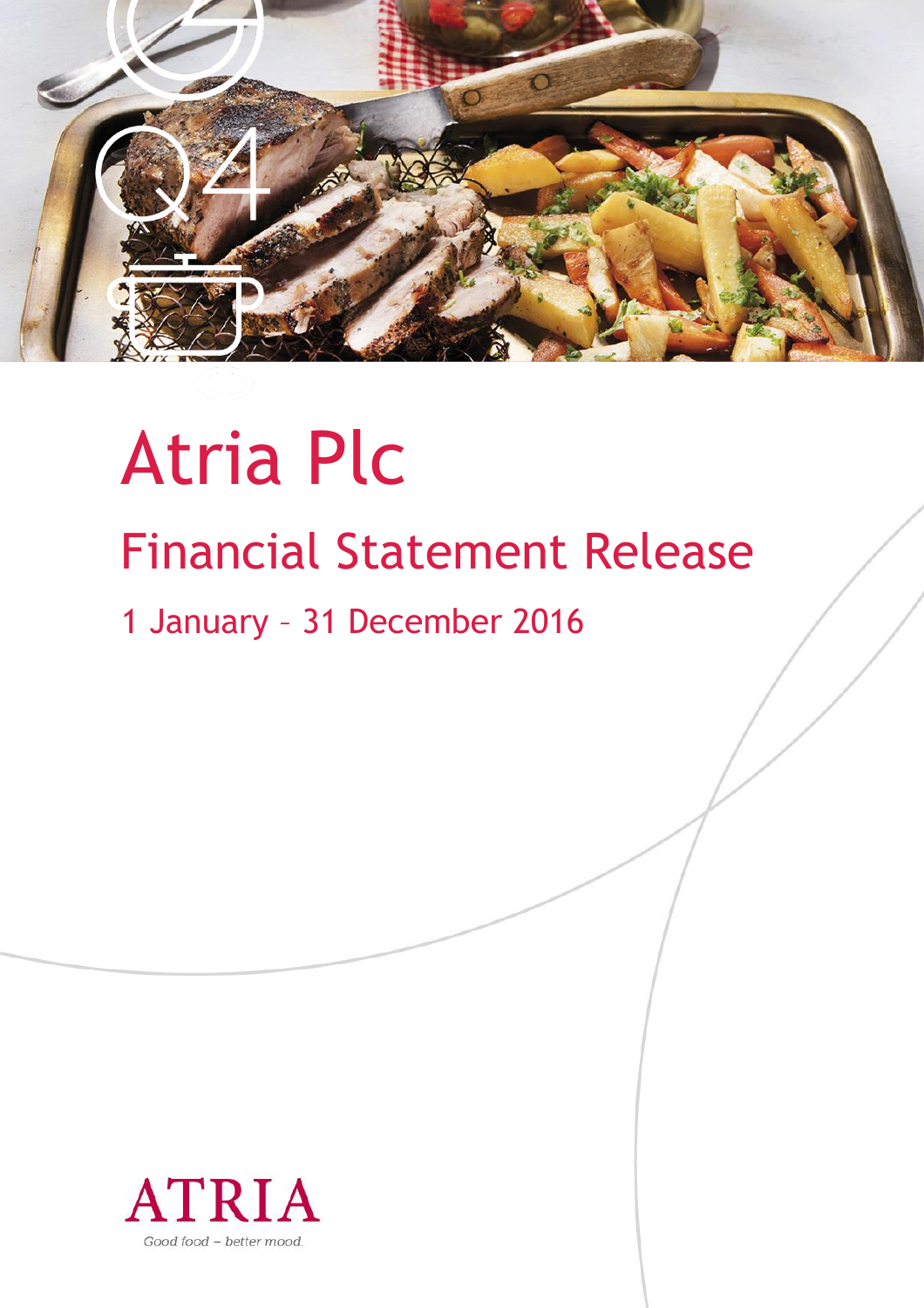

#### **INTERIM REPORT OF ATRIA PLC 1 JANUARY – 31 DECEMBER 2016**

#### **Atria executes a strategy of Healthy Growth - investments, acquisitions and new market areas**

#### **October–December 2016**

- Consolidated net sales totalled EUR 356.8 million (EUR 351.0 million).

- Consolidated EBIT was EUR 10.8 million (EUR 4.8 million), or 3.0% (1.4%) of net sales.
- Adjusted EBIT was EUR 10.8 million (EUR 13.8 million).
- Atria Finland received official confirmation that it had obtained a permit to export pork to China.
- Atria acquired a majority stake in Well-Beef Kaunismaa Ltd; the transaction was realised on

3 October 2016. Annual net sales are expected to grow by about EUR 40 million.

#### **January-December 2016**

- Consolidated net sales totalled EUR 1,351.8 million (EUR 1,340.2 million).
- Consolidated EBIT was EUR 31.8 million (EUR 28.9 million), or 2.3% (2.2%) of net sales.
- Adjusted EBIT was EUR 31.4 million (EUR 36.1 million).

- The business operations of the Lagerbergs poultry company were transferred to Atria as of the beginning of May. Annual net sales are expected to grow by about EUR 30 million. In June, Atria decided to invest EUR 14 million in the poultry operations in Sweden.

- EBIT growth was slowed by decreased sales prices, the costs of starting up the pig cutting plant and the costs incurred in taking over new businesses.

- The Board of Directors proposes that a dividend of EUR 0.46 be paid for each share for the financial year 2016.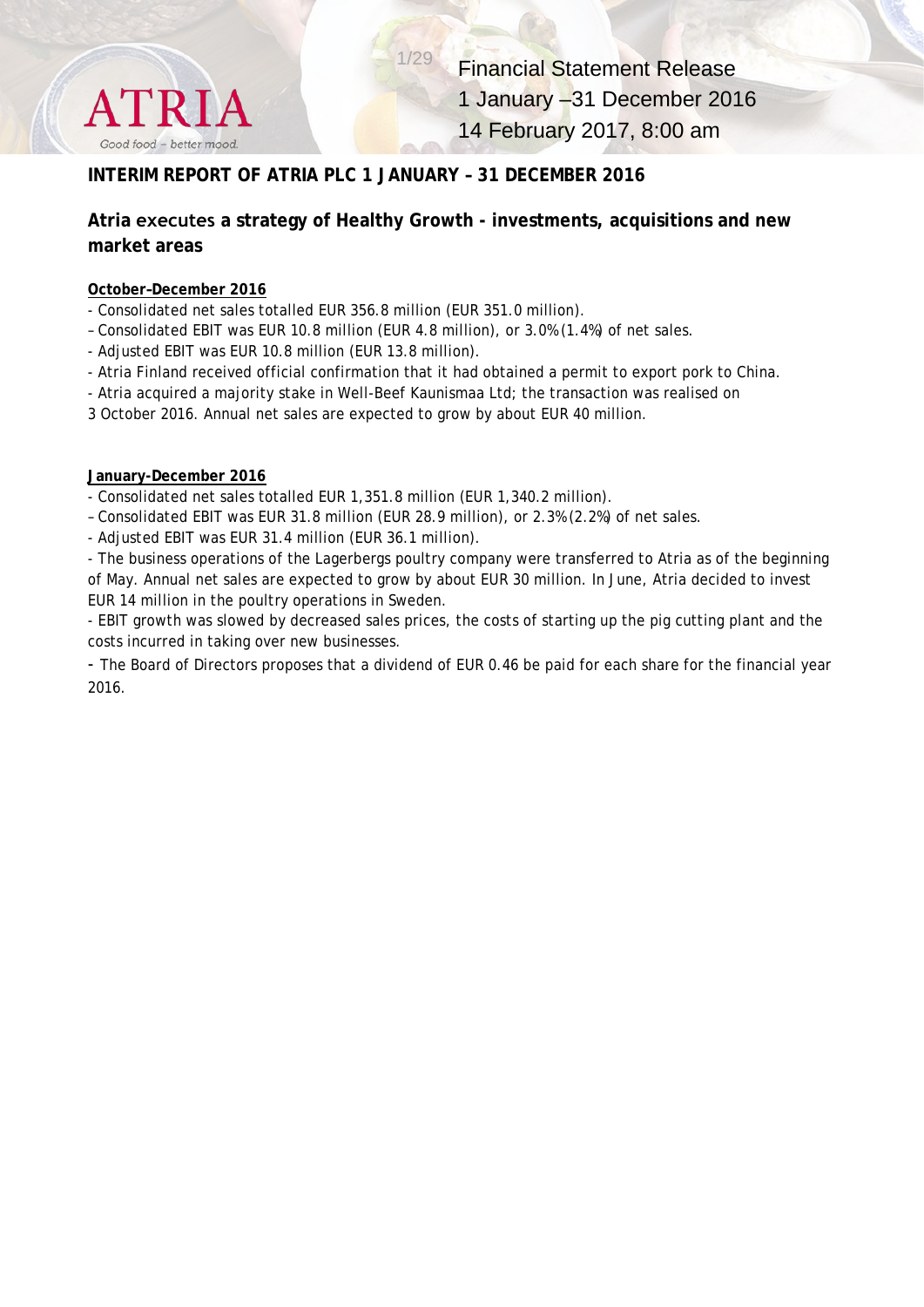

|                                 | Q4     | Q4     | $Q1-Q4$ | $Q1-Q4$ |
|---------------------------------|--------|--------|---------|---------|
| <b>EUR million</b>              | 2016   | 2015   | 2016    | 2015    |
| Net sales                       |        |        |         |         |
| Atria Finland                   | 246.6  | 248.0  | 932.3   | 929.0   |
| Atria Scandinavia               | 88.3   | 83.8   | 343.4   | 330.5   |
| Atria Russia                    | 21.1   | 18.6   | 71.8    | 75.1    |
| Atria Baltic                    | 8.8    | 8.0    | 34.4    | 32.9    |
| Eliminations                    | $-8.0$ | $-7.4$ | $-30.1$ | $-27.4$ |
| <b>Total net sales</b>          | 356.8  | 351.0  | 1,351.8 | 1,340.2 |
| <b>EBIT</b>                     |        |        |         |         |
| Atria Finland                   | 10.8   | 13.7   | 24.2    | 29.8    |
| Atria Scandinavia               | 0.7    | 3.2    | 8.4     | 12.8    |
| Atria Russia                    | $-0.6$ | $-0.4$ | $-0.7$  | $-0.2$  |
| Atria Baltic                    | 0.6    | $-9.1$ | 0.7     | $-9.0$  |
| Unallocated                     | $-0.8$ | $-2.6$ | $-0.8$  | $-4.4$  |
| EBIT, total                     | 10.8   | 4.8    | 31.8    | 28.9    |
| EBIT%                           | 3.0%   | 1.4%   | 2.3%    | 2.2%    |
|                                 |        |        |         |         |
| Profit before taxes             | 9.8    | 2.8    | 26.1    | 20.1    |
| Earnings per share, EUR         | 0.22   | 0.11   | 0.65    | 0.49    |
|                                 |        |        |         |         |
| Non-recurring items             |        |        |         |         |
| included in the EBIT:           |        |        |         |         |
| Goodwill impairment             |        | $-9.1$ |         | $-9.1$  |
| Sale of pig farms               |        |        | $-1.0$  | 1.9     |
| Sale of the real estate company |        |        | 1.4     |         |
| <b>Adjusted EBIT</b>            | 10.8   | 13.8   | 31.4    | 36.1    |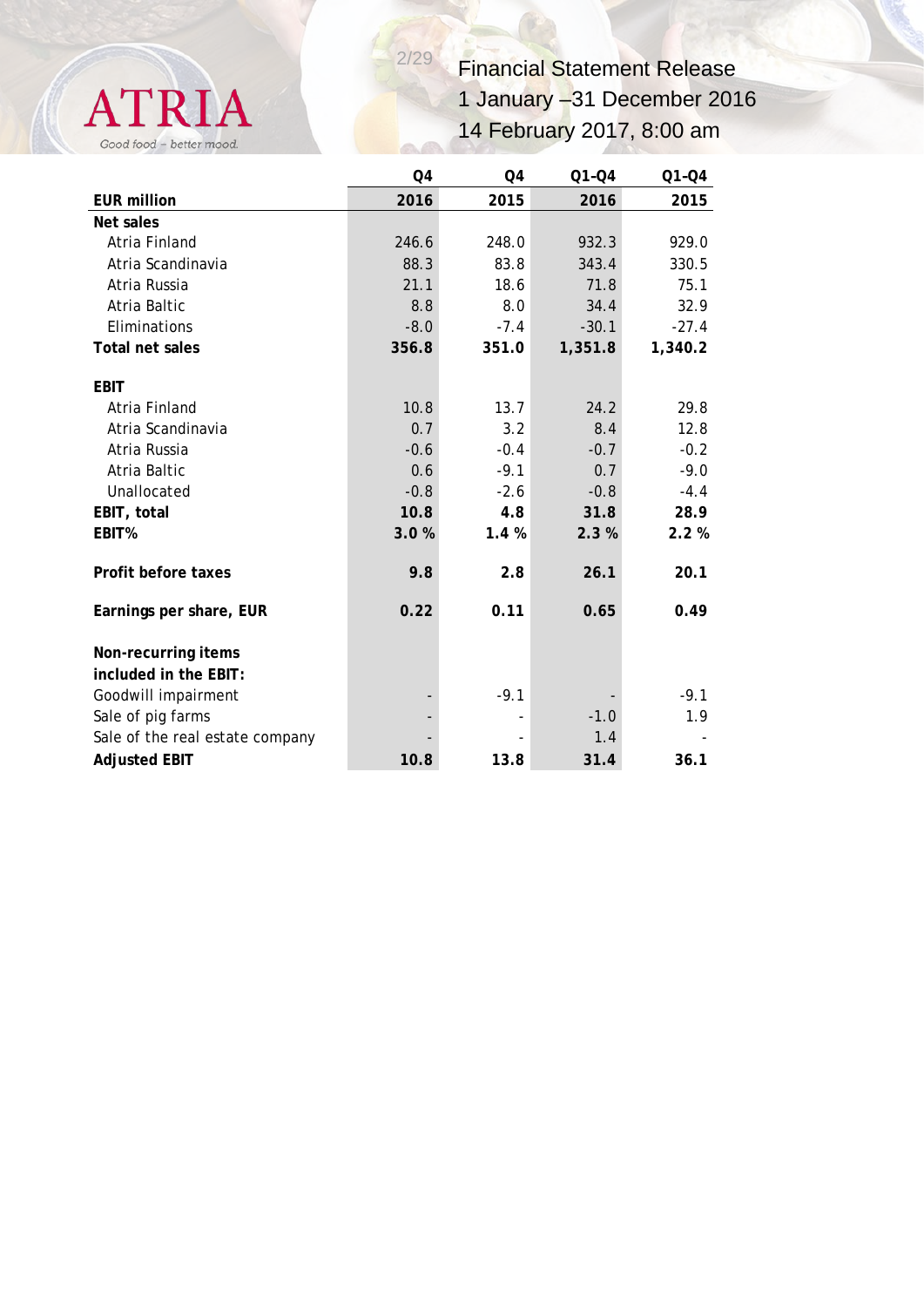

#### **Juha Gröhn, CEO**

"In 2016, the emphasis of the competition in the food industry was on price, and we expect the price competition to continue tough also in the near future. There is unused capacity in the industry, and meat raw materials are abundantly available in Europe for the present.

Atria's Healthy Growth strategy calls for active measures in product development, in the strengthening of brands and in finding new markets. Acquisitions are also an important part of growth. We have proceeded well in all of these areas and achieved results.

Atria's strategy is operationalised in seven focus areas, one of which is the efficient use of resources. We improve our efficiency in the use of raw and other materials, in energy production and utilisation, and in work productivity. The development combines both responsibility and financial viewpoints.

Atria made two acquisitions in 2016. With the acquisition of the Lagerbergs poultry company, we entered the Swedish poultry market, and the acquisition of Well-Beef Ltd introduced new products into our already strong beef offering.

We explore new market areas with determination. Atria's Nurmo plant obtained a permit to export pork to China at the end of 2016, and the first deliveries will be dispatched in May 2017. The goal is for China to become a solid market place for Atria in the coming years.

Continuous development of productivity is imperative. The investment in the new pig cutting plant advanced into implementation in the spring of 2016. The implementation increased cost levels momentarily, but towards the end of the year performance levels rose, and positive development continues."

#### **October–December 2016**

Atria Group's net sales for October-December totalled EUR 356.8 million (EUR 351.0 million). EBIT amounted to EUR 10.8 million (EUR 4.8 million). EBIT for the comparable period includes a goodwill impairment loss of EUR 9.1 million in Atria Baltic. The increase in net sales resulted from acquisitions realised in Finland and Sweden, Atria Russia's growing sales to retail and Atria Baltic's good sales. Tight competition and low sales prices across all accounts reduced Atria Finland's net sales.

The acquisition agreement between Atria and Well-Beef Kaunismaa (Kaivon Liha) was confirmed in the beginning of October. Atria acquired 70 percent of Well-Beef Kaunismaa's stock. The transaction price was EUR 15.3 million. Well-Beef Kaunismaa's business focuses on beef processing and wholesaling. The company's customers are mainly fast-food chains and other Food Service customers. Well-Beef Kaunismaa holds a strong position in the Finnish market as a manufacturer of high-quality hamburger patties and kebab products. The company's annual net sales amount to around EUR 40 million. Well-Beef Kaunismaa has a production plant in Turku with approximately 50 employees.

In October, Atria Finland received official confirmation that it had obtained a permit to export pork to China. Initiating exports to China is a major step in the development and expansion of Atria's businesses. The export operations will start in the beginning of May. The effect on Atria's net sales of exporting to China will become more apparent when commercial operations begin.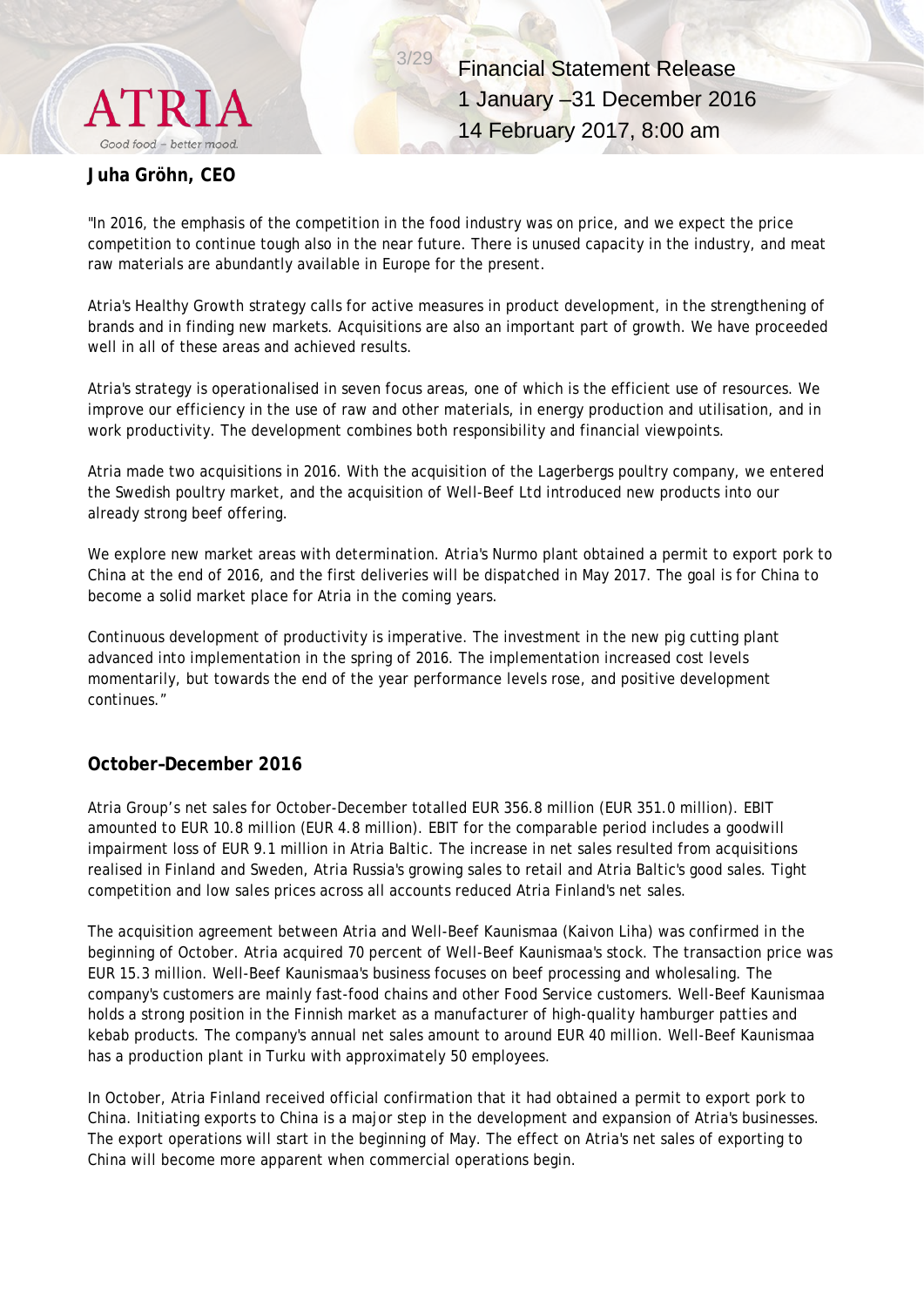

MSc (Econ.) Pasi Luostarinen was appointed Atria Group's Executive Vice President, Marketing and Market Insight and member of Atria Group's management team as of 1 December 2016. He has earlier worked as Senior Vice President, Marketing and Product Development at Atria Finland.

#### **January–December 2016**

**Atria Group's** net sales for January–December totalled EUR 1,351.8 million (EUR 1,340.2 million). EBIT amounted to EUR 31.8 million (EUR 28.9 million). Adjusted EBIT was EUR 31.4 million (EUR 36.1 million). Adjusted EBIT growth was slowed down by low sales volumes and prices, as well as by the costs of ramping up the pig cutting plant and those related to acquisitions.

Once completed, Atria Finland's new pig cutting plant will be one of Europe's most modern cutting plants. Thanks to the new technology in the pig cutting plant, meat will become traceable all the way back to the farm in even smaller batches. The cutting plant's productivity and competitiveness will increase considerably. The commissioning of the first phase of the cutting plant started in 2016. The entire project will be complete in 2017. The value of the investment is approximately EUR 36 million, and it is expected to generate annual cost savings of some EUR 8 million in the plant's operations. These savings will be realised in full as of the beginning of 2018. Employer-employee negotiations concerning the project have been concluded. Staffing was reduced by 80 person-years in the cutting plant.

In April, the Swedish Competition Authority and Consumer Agency unconditionally approved Atria's acquisition of the entire share capital of Lagerberg i Norjeby AB (Lagerbergs), a Swedish poultry company. The agreement between Atria and Lagerbergs was confirmed at the end of April and the business operations were transferred to Atria as of the start of May. The purchase price was EUR 18.7 million, and it was paid in cash. Atria's annual net sales are expected to grow by about EUR 30 million. The transaction expands Atria's business in Sweden into the poultry business.

In June, Atria's Board of Directors approved a long-term investment programme worth EUR 14 million for the development of the poultry business in Sweden. The investments will be devoted to improving the entire production chain, from chicken rearing and industrial production to product marketing. The investments will take place in the period from 2016 to 2018.

Atria centralised its logistics operations in Sweden by moving them from Gothenburg to the Malmö plant. The logistics centre in Gothenburg was sold for a profit of EUR 1.4 million.

Atria sold the Linnamäe pig farm located in Northern Estonia. The sale of the Linnamäe pig farm gave rise to a sales loss of approximately EUR 1 million. The pig farm was transferred into new ownership as of 29 April 2016.

Atria centralised its industrial operations in Estonia at the Valga factory. Production of meat products was transferred from the Vastse-Kuuste factory to Valga and the real estate was sold. The sale had no impact on the company's results. Production rearrangements were concluded by the end of the second quarter. The measures are expected to generate annual savings of approximately EUR 0.5 million.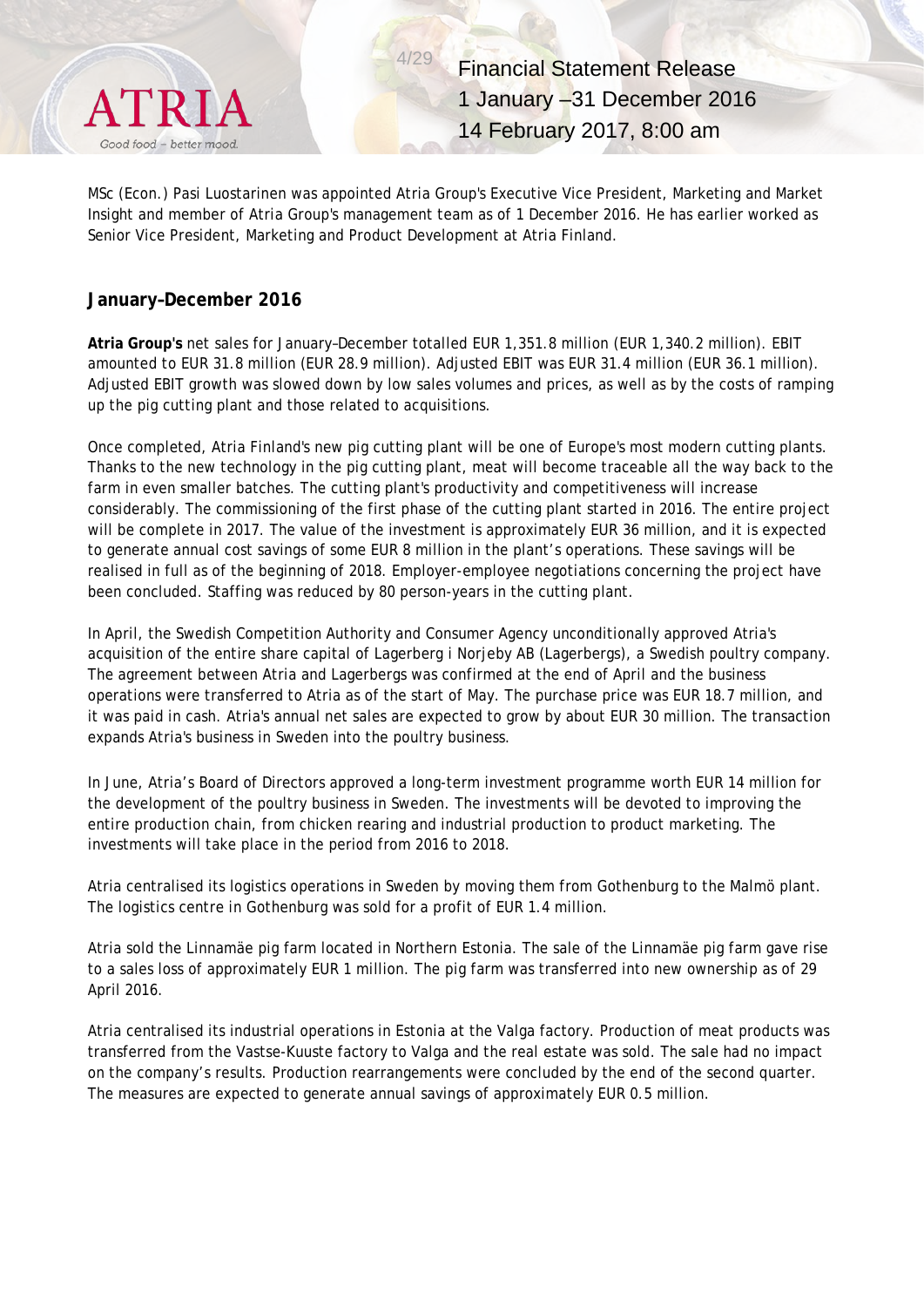

#### **Business development by area January–December 2016**

#### **Atria Finland**

|                      | Q4                       | Q4    | $Q1 - Q4$                | $Q1 - Q4$ |
|----------------------|--------------------------|-------|--------------------------|-----------|
| <b>EUR million</b>   | 2016                     | 2015  | 2016                     | 2015      |
| Net sales            | 246.6                    | 248.0 | 932.3                    | 929.0     |
| <b>EBIT</b>          | 10.8                     | 13.7  | 24.2                     | 29.8      |
| EBIT%                | 4.4 %                    | 5.5%  | 2.6 %                    | 3.2%      |
|                      |                          |       |                          |           |
| Non-recurring items  | $\overline{\phantom{0}}$ |       | $\overline{\phantom{0}}$ |           |
| <b>Adjusted EBIT</b> | 10.8                     | 13.7  | 24.2                     | 29.8      |

**Atria Finland's** net sales for October–December totalled EUR 246.6 million (EUR 248.0 million). EBIT amounted to EUR 10.8 million (EUR 13.7 million). The operations of Well-Beef Kaunismaa were consolidated into Atria as of the beginning of October. Atria did not take part in the intensified price competition in the retail and Food Service markets and, as a result, sales volumes decreased in comparison with the comparable period of last year. The decrease in sales volumes and the low price levels depressed EBIT. The commissioning of the new pig cutting plant continued.

Net sales for January-December amounted to EUR 932.3 million (EUR 929.0 million). Increased sales volumes at the beginning of the year enabled net sales to grow. At the end of the year, growth slowed down due to tight price competition and decreased sales prices. EBIT amounted to EUR 24.2 million (EUR 29.8 million). Low sales prices and the costs of the transitional phase related to commissioning the new pig cutting plant had a negative effect on EBIT.

In October, Atria Finland received official confirmation that it had obtained a permit to export pork to China. Initiating exports to China is a major step in the development and expansion of Atria's businesses. The export operations will start in the beginning of May. The effect on Atria's net sales of exporting to China will become more apparent when commercial operations begin.

The market for the product groups represented by Atria in Finland showed an increase in value of about 2 percent in October-December. The largest market growth element was convenience food, but also poultry and cooking products grew slightly. Atria's producer market share in retail trade was slightly more than 23 percent. The total value of the market for the product groups represented by Atria increased by about one percent in 2016 as a whole. Atria's producer market share in retail trade was about 25 percent in the year as a whole. (Source: Atria)

Once completed, Atria Finland's new pig cutting plant will be one of Europe's most modern cutting plants. Thanks to the new technology in the pig cutting plant, meat will become traceable all the way back to the farm in even smaller batches. The cutting plant's productivity and competitiveness will increase considerably. The commissioning of the first phase of the cutting plant started in 2016. The entire project will be complete in 2017. The value of the investment is approximately EUR 36 million, and it is expected to generate annual cost savings of some EUR 8 million in the plant's operations. These savings will be realised in full as of the beginning of 2018. Employer-employee negotiations concerning the project have been concluded. Staffing was reduced by 80 person-years in the cutting plant.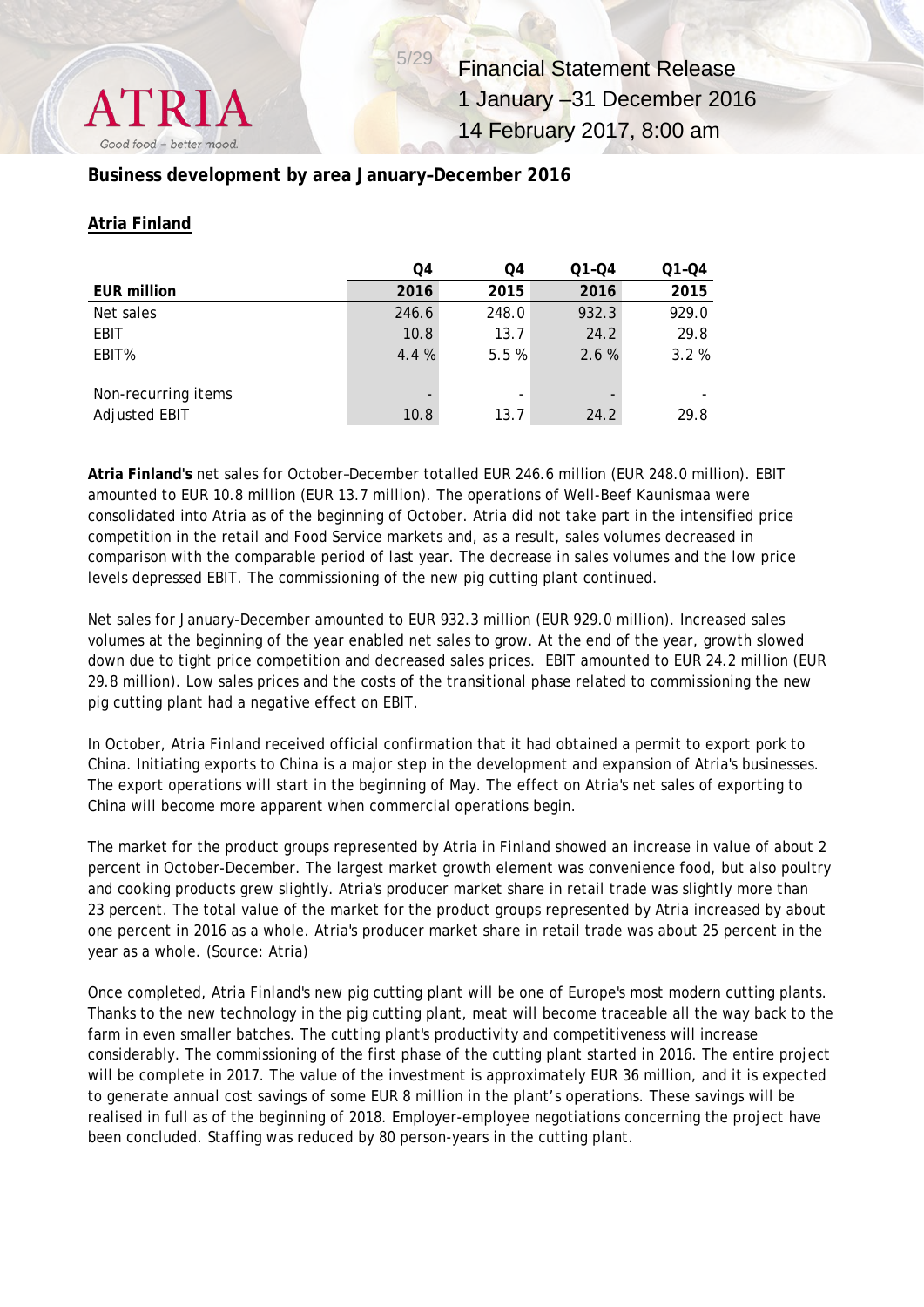

In September, the Finnish Competition and Consumer Authority unconditionally approved Atria's acquisition of a 70% stake in Well-Beef Kaunismaa Ltd. The agreement between Atria and Well-Beef Kaunismaa to conclude the acquisition was confirmed on 3 October 2016. The transaction price was EUR 15.3 million. Well-Beef Kaunismaa's business focuses on beef processing and wholesaling. The company's customers are mainly fast-food chains and other Food Service customers. Well-Beef Kaunismaa holds a strong position in the Finnish market as a manufacturer of high-quality hamburger patties and kebab products. Well-Beef Kaunismaa's product range complements Atria's selections of beef products. The company's annual net sales amount to around EUR 40 million. Well-Beef Kaunismaa has a production plant in Turku with approximately 50 employees.

Altia Plc's feed business was transferred to Atria as of 1 April 2016. The transfer did not include any significant assets or liabilities. Atria will be solely responsible for processing the raw-material fractions that are produced as a result of Atria's starch and ethanol processes and are used to make protein and fibre feeds for pigs and cattle.

Atria is part of the national Energy Efficiency Agreement System. The system's first term was implemented in 2008–2016. Atria achieved the rationalisation goal of nine percent during the term. Energy consumption management is under further development, and Atria is committed to the new term started at the beginning of the year and ending in 2025. The rationalisation goal is 7.5% of the energy consumption level of 2015.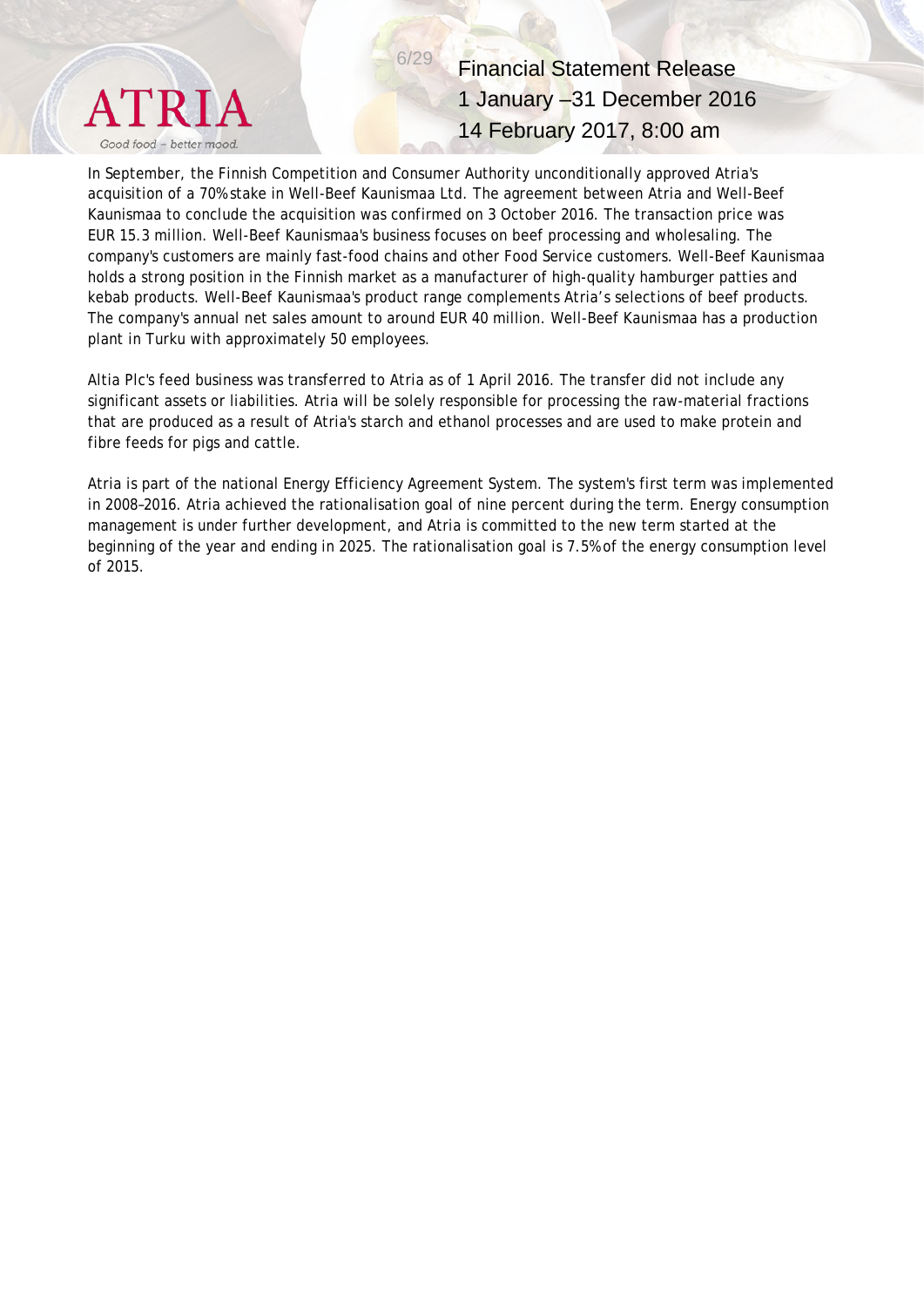

#### **Atria Scandinavia**

|                                 | Q4                       | Q4   | $Q1 - Q4$ | $Q1 - Q4$ |
|---------------------------------|--------------------------|------|-----------|-----------|
| <b>EUR million</b>              | 2016                     | 2015 | 2016      | 2015      |
| Net sales                       | 88.3                     | 83.8 | 343.4     | 330.5     |
| EBIT                            | 0.7                      | 3.2  | 8.4       | 12.8      |
| EBIT%                           | 0.8%                     | 3.8% | 2.4%      | 3.9%      |
| Non-recurring items             |                          |      |           |           |
| Sale of the real estate company | $\overline{\phantom{0}}$ |      | 1.4       |           |
| <b>Adjusted EBIT</b>            | 0.7                      | 3.2  | 7.0       | 12.8      |

**Atria Scandinavia's** net sales for October-December quarter totalled EUR 88.3 million (EUR 83.8 million). EBIT amounted to EUR 0.7 million (EUR 3.2 million). The increase in net sales was mainly due to the acquired poultry company. The decline in EBIT was due to the higher raw material price level compared to the comparable period and the unfavorable sales mix. EBIT includes costs incurred in the reorganisations of operations.

Net sales for January-December amounted to EUR 343.4 million (EUR 330.5 million). EBIT amounted to EUR 8.4 million (EUR 12.8 million). Adjusted EBIT was EUR 7.0 million (EUR 12.8 million). The increase in net sales was mainly due to the poultry business acquired in April 2016. EBIT was weighed down by increases in raw material costs, effects of the sales structure and the costs incurred in taking over the poultry operations.

In 2016, the total retail market in Sweden for cold cuts decreased by 0.8 percent in value. In this market, Atria's market share was reduced compared to private labels. In Denmark, the market for cold cuts grew by 0.7 percent, and Atria strengthened its market share by about one percentage point. The Swedish retail market for sausages grew by 2.6 percent, and Atria strengthened its producer share. (Source: AC Nielsen)

Demand for poultry and vegetarian products is increasing in Sweden. Atria meets the growing consumer demand with its Lagerbergs poultry product selection. Several new products were launched within Atria's TZAY vegetarian product selection. Atria launched organic cold cuts under the Arbogapastej, Pastejköket and Aalbaek brands. Lithells Signature, a new family of additive-free products, was developed for Food Service customers.

Atria acquired the Lagerbergs poultry company at the end of April and the business operations were transferred to Atria as of the beginning of May. The purchase price was EUR 18.7 million, and it was paid in cash. The takeover of the business has proceeded as planned. Atria's annual net sales are expected to grow by about EUR 30 million. In June, Atria's Board of Directors approved a long-term investment programme worth EUR 14 million for the development of the poultry business. The investments will be devoted to improving the entire production chain, from chicken rearing and industrial production to product marketing. The investments will take place in the period from 2016 to 2018.

Atria centralised its logistics operations in Sweden by moving them from Gothenburg to the Malmö plant. The logistics centre in Gothenburg was sold for a profit of EUR 1.4 million.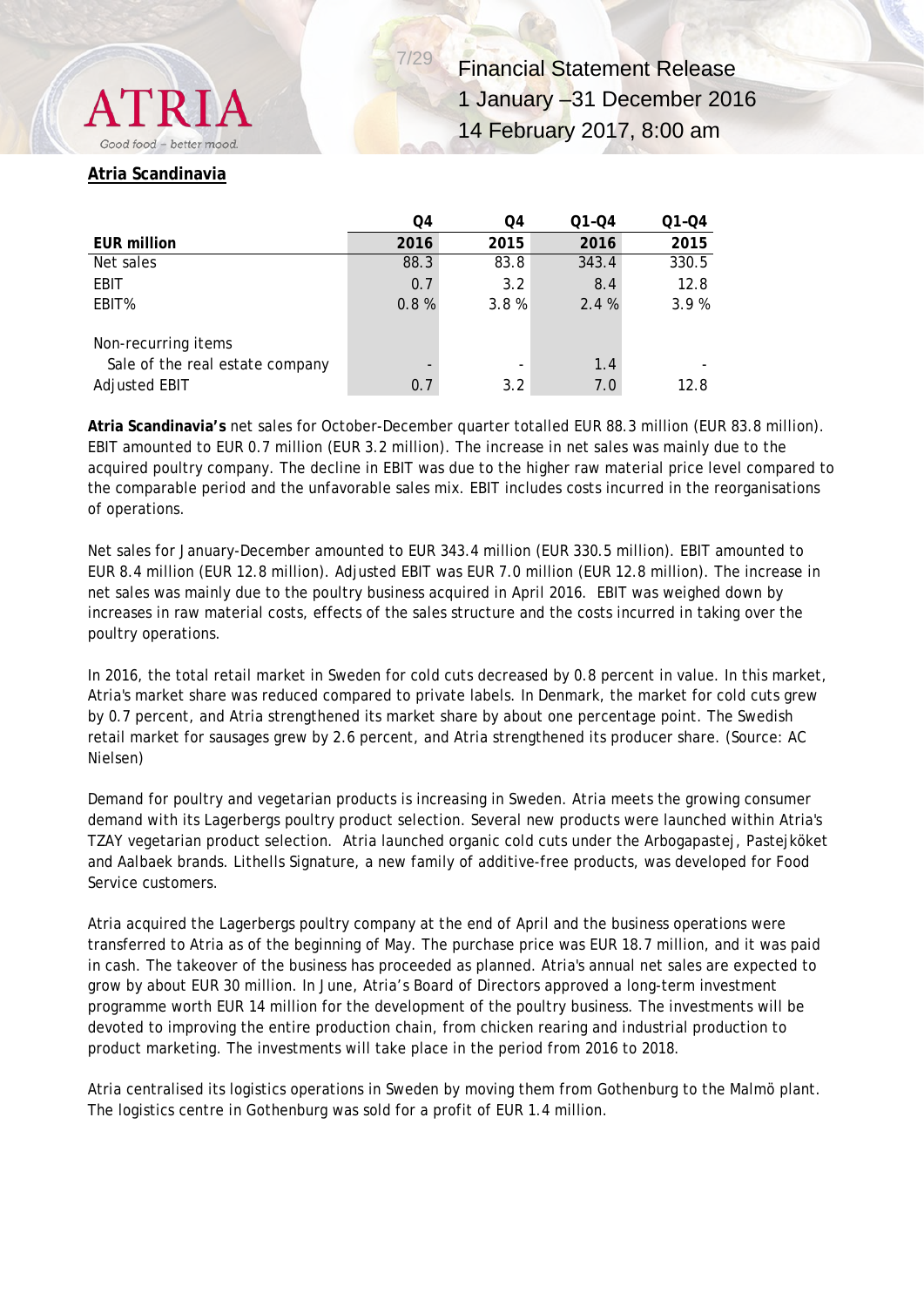

In October, Atria launched an efficiency improvement programme in Sweden and Denmark, aimed at improving the profitability of Atria Scandinavia business area. The efficiency improvement programme is targeted to generate annual savings of EUR 1.4 million.

In January 2017, after the review period, the Danish Competition and Consumer Authority (Konkurrenceog Forbrugerstyrelsen) announced that it will end the investigation concerning Atria Scandinavia's subsidiary, Atria Danmark A/S. The investigation was based on a complaint alleging that Atria Danmark A/S had attempted to influence its retail customers and persuade them to increase their own sales prices. The authorities found no grounds for the continuation of the investigation.

There were approximately 30 different projects related to corporate responsibility underway within the Atria Handprint programme. A key focus during the review period was on projects related to ensuring occupational safety, developing personnel, decreasing food waste and decreasing greenhouse gas emissions.

#### **Atria Russia**

|                      | Q4      | Q4      | $Q1 - Q4$ | $Q1 - Q4$ |
|----------------------|---------|---------|-----------|-----------|
| <b>EUR million</b>   | 2016    | 2015    | 2016      | 2015      |
| Net sales            | 21.1    | 18.6    | 71.8      | 75.1      |
| <b>EBIT</b>          | $-0.6$  | $-0.4$  | $-0.7$    | $-0.2$    |
| EBIT%                | $-2.7%$ | $-2.3%$ | $-0.9%$   | $-0.3%$   |
| Non-recurring items: |         |         |           |           |
| Pig farm sale        |         |         |           | 1.9       |
| <b>Adjusted EBIT</b> | $-0.6$  | $-0.4$  | $-0.7$    | $-2.1$    |

**Atria Russia's** net sales for October-December quarter amounted to EUR 21.1 million (EUR 18.6 million). In the local currency, net sales grew by 8.3 per cent. EBIT was EUR -0.6 million (EUR -0.4 million). The increase in net sales was due to increased sales to retail; the Christmas and New Year season sale was a success. Furthermore, the strong sales of Sibylla products continued until the end of the year. In the review period, the result was brought down by an increase in meat raw material costs and marketing costs.

Net sales for January-December amounted to EUR 71.8 million (EUR 75.1 million). In the local currency, net sales grew by 4.2 percent. EBIT was EUR -0.7 million (EUR -0.2 million). Adjusted EBIT was EUR -0.7 million (EUR -2.1 million). Adjusted EBIT was boosted by increased sales of Sibylla products and sales to retail, especially in the latter half of the year. In 2016, sales of the Sibylla concept continued to grow. The number of outlets is now over 2,800.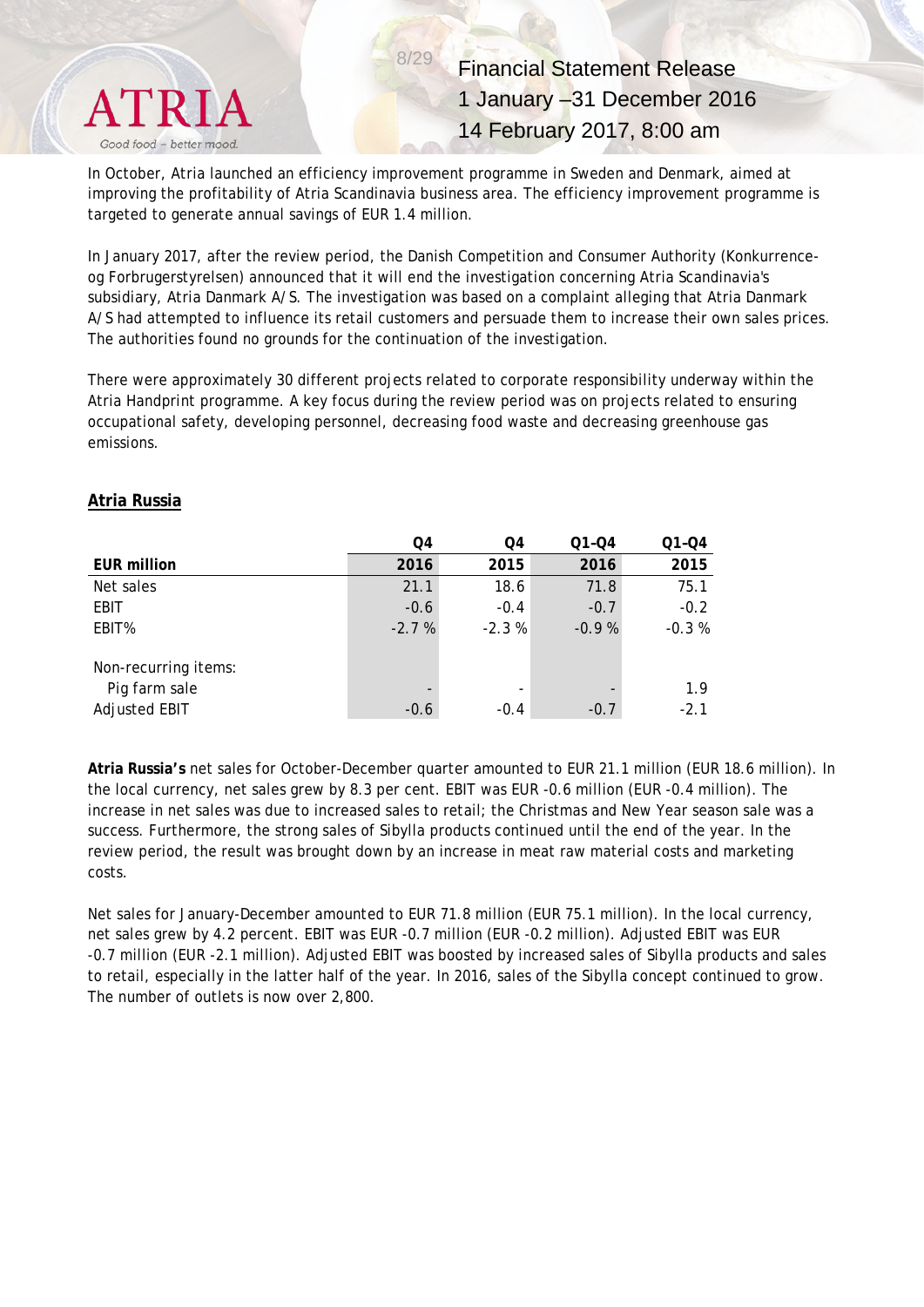#### **Atria Baltic**

Good food - better mood

|                      | Q4                       | Q4        | $Q1 - Q4$ | $Q1 - Q4$ |
|----------------------|--------------------------|-----------|-----------|-----------|
| EUR million          | 2016                     | 2015      | 2016      | 2015      |
| Net sales            | 8.8                      | 8.0       | 34.4      | 32.9      |
| <b>EBIT</b>          | 0.6                      | $-9.1$    | 0.7       | $-9.0$    |
| EBIT%                | 7.2%                     | $-113.6%$ | 2.0%      | $-27.3%$  |
| Non-recurring items: |                          |           |           |           |
| Pig farm sale        | $\overline{\phantom{a}}$ |           | $-1.0$    |           |
| Goodwill impairment  | $\overline{\phantom{a}}$ | $-9.1$    |           | $-9.1$    |
| <b>Adjusted EBIT</b> | 0.6                      | 0.0       | 1.7       | 0.1       |

**Atria Baltic's** net sales for October-December amounted to EUR 8.8 million (EUR 8.0 million). EBIT was EUR 0.6 million (EUR -9.1 million). EBIT for the comparable period includes a goodwill impairment loss of EUR 9.1 million. Sales volumes were good. Sales of new minced meat products increased net sales.

Net sales for January-December amounted to EUR 34.4 million (EUR 32.9 million). EBIT was EUR 0.7 million (EUR -9.0 million). Adjusted EBIT was EUR 1.7 million (EUR 0.1 million). EBIT for the comparable period includes a goodwill impairment loss of EUR 9.1 million. Atria's sales to retail increased in the first half of the year. The launching of new types of minced meat products in January increased sales and improved market share in retail. EBIT improved thanks to the productivity and cost efficiency of operations.

Atria centralised its industrial operations in Estonia at the Valga factory. Production of meat products was transferred from the Vastse-Kuuste factory to Valga and the real estate was sold. The sale had no impact on the company's results. Production rearrangements were concluded by the end of the second quarter. The measures are expected to generate annual savings of approximately EUR 0.5 million.

Atria sold the Linnamäe pig farm located in Northern Estonia in April. The sale of the Linnamäe pig farm gave rise to a sales loss of approximately EUR 1 million.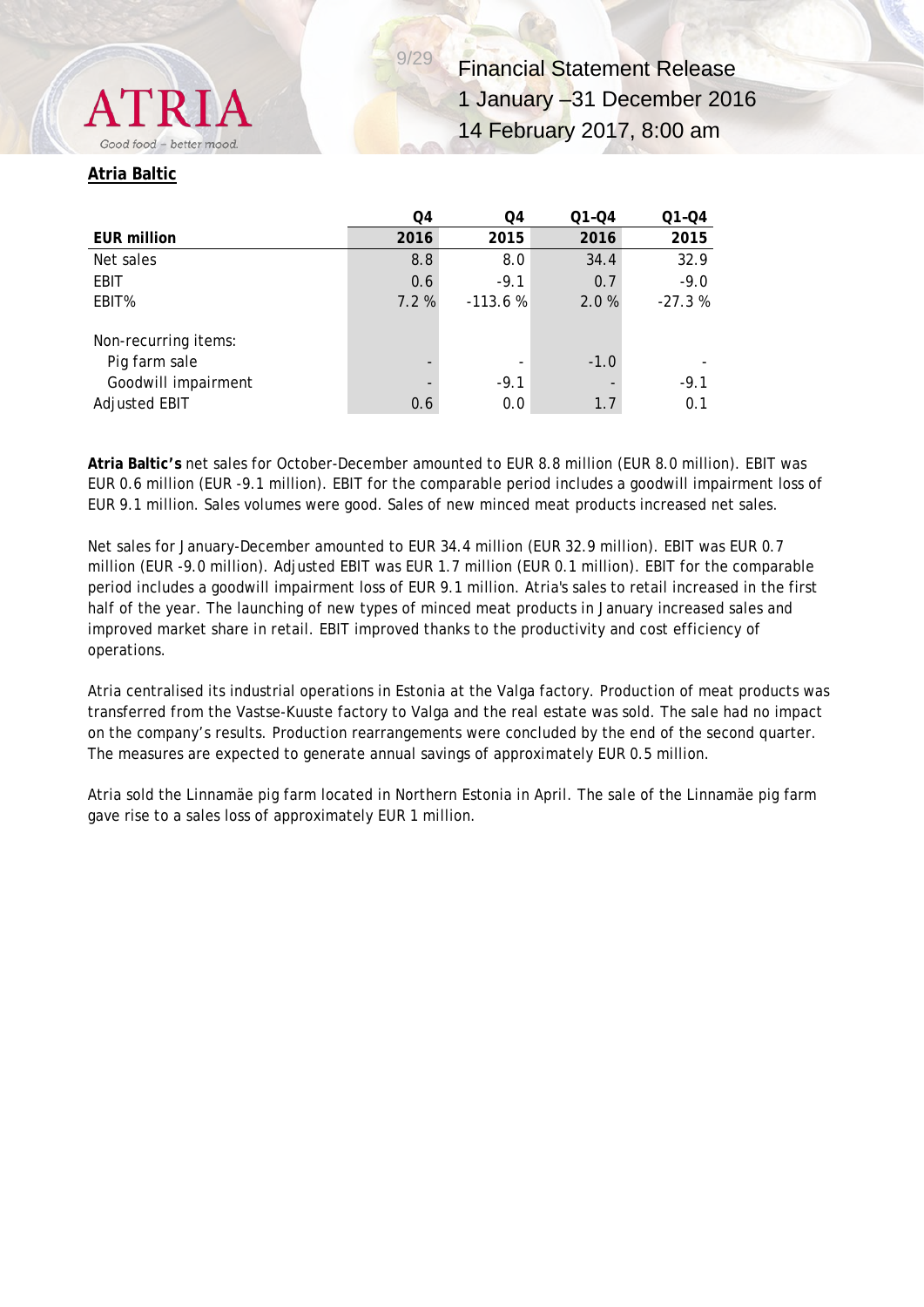## Good food - better mood

**Financial Statement Release** 1 January –31 December 2016 14 February 2017, 8:00 am

#### **Average personnel (FTE)**

| Average personnel by | $Q1 - Q4$ | $Q1 - Q4$ |
|----------------------|-----------|-----------|
| business area (FTE)  | 2016      | 2015      |
|                      |           |           |
| Atria Finland        | 2.214     | 2.214     |
| Atria Scandinavia    | 980       | 930       |
| Atria Russia         | 819       | 812       |
| Atria Baltic         | 302       | 315       |
| Total                | 4,315     | 4.271     |

#### **Financial position**

In April, Atria Plc repaid bullet loans that totalled EUR 50 million and would have matured in April 2018, and replaced these with a seven-year bullet loan worth EUR 40 million. In June, the company refinanced a committed credit facility of EUR 25 million due to mature in June 2018 by taking out a new EUR 30 million committed credit facility with a maturity of five years. In November, the company raised a five-year bullet loan of EUR 40 million.

During the period under review, the Group's free cash flow (operating cash flow - cash flow from investments) was EUR -2.5 million (EUR +65.9 million). The cash flow from investments includes sold operations of EUR 5.2 million (EUR 33.7 million), and acquired operations of EUR -30.2 million (EUR -5.5 million). Because of earnings and working capital items, the cash flow from operations declined from previous year. The Group's investments during the period totalled EUR 82.9 million (EUR 56.9 million).

Interest-bearing net liabilities amounted to EUR 213.3 million (31 December 2015: EUR 195.5 million). The equity ratio was 46.5 percent (31 December 2015: 47.4 %). Netted translation differences with the Russian rouble and the Swedish krona recognised under equity increased equity by EUR +6.6 million (EUR -4.6 million) in the period from January to December.

On 31 December 2016, the amount of the Group's undrawn committed credit facilities stood at EUR 105.0 million (31 December 2015: EUR 125.0 million). The average maturity of loans and committed credit facilities at the end of the period under review was 3 years 9 months (31 December 2015: 3 years 1 month).

#### **Events after the period under review**

The Danish Competition and Consumer Authority (Konkurrence- og Forbrugerstyrelsen) ended the investigation concerning Atria Scandinavia's subsidiary, Atria Danmark A/S. The start of the investigation was announced in a press release on 23 June 2016. The authorities found no grounds for the continuation of the investigation.

In January, Atria Finland Ltd signed a delivery agreement to export the first meat batch to China. Atria will deliver about three million kilograms of frozen pork products to its Chinese customers during 2017. The delivery includes all products derived from a pig's carcase. The first delivery batch will be sent in the beginning of May.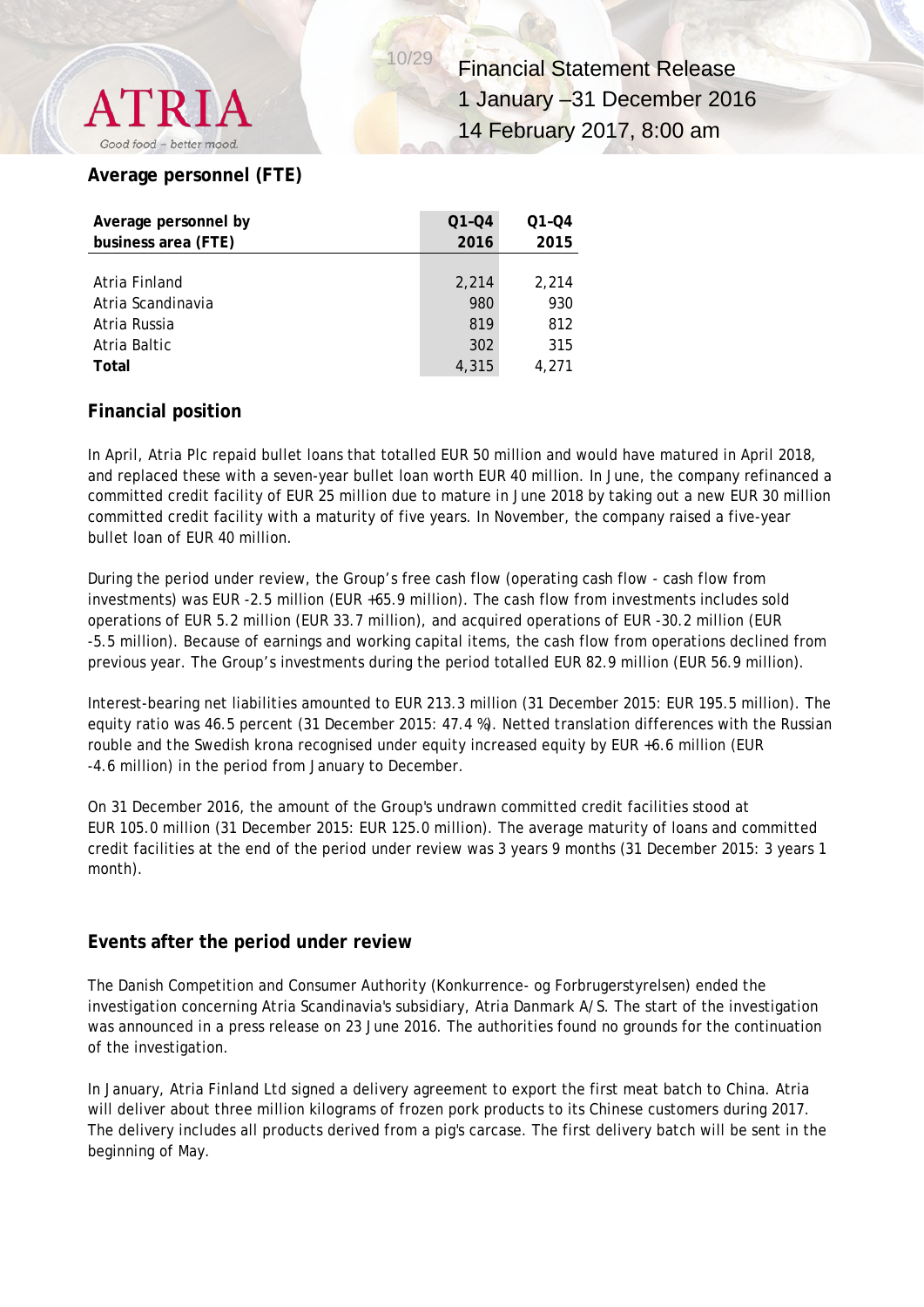

Together with Nurmon Aurinko Oy, Atria will build the largest solar power plant in Finland next to the Nurmo production plant. The project will produce the first industrial-scale solar power plant in Finland, generating completely renewable, emission-free, Finnish solar power for the food industry. The planning phase of the project will begin right away. The largest solar power plant in Finland will be built in phases within the next two years and the first solar panel fields will be deployed already in the summer of 2017. The Ministry of Economic Affairs and Employment has granted Atria Finland's solar power plant project a EUR 2.7 million investment grant. The total value of the project is EUR 6.8 million. Established for the purpose of the project, Nurmon Aurinko Oy will execute the investment and be responsible for equipment maintenance.

#### **Business risks in the period under review and short-term risks**

Possible risks in Atria's operations are related to the implementation of strategy, maintaining or improving the financial results of business areas as well as the integration of businesses. The general economic climate, market development and competitors' operations also have an impact on Atria's risks.

Incidents related to the quality and safety of raw materials and products in any part of the chain, from primary production to consumption, are ordinary risks in Atria's operational environment.

African swine fever continues to cause disruption in Estonia. The risk is that African swine fever will spread to Finland. Atria has taken several precautionary measures to prevent the disease from spreading into its production facilities, and strives to manage the risk.

Fluctuations in the value of the rouble are reflected in Atria Russia's rouble-denominated net sales and result. As a risk-management measure, Atria Russia uses increasing amounts of local raw materials.

#### **Outlook for the future**

Consolidated EBIT was EUR 31.8 million in 2016. In 2017, EBIT is expected to be better than in 2016. In 2017, net sales are expected to grow.

#### **Board of Directors' proposal for profit distribution**

The Board of Directors proposes that a dividend of EUR 0.46 be paid for each share for the financial year 2016.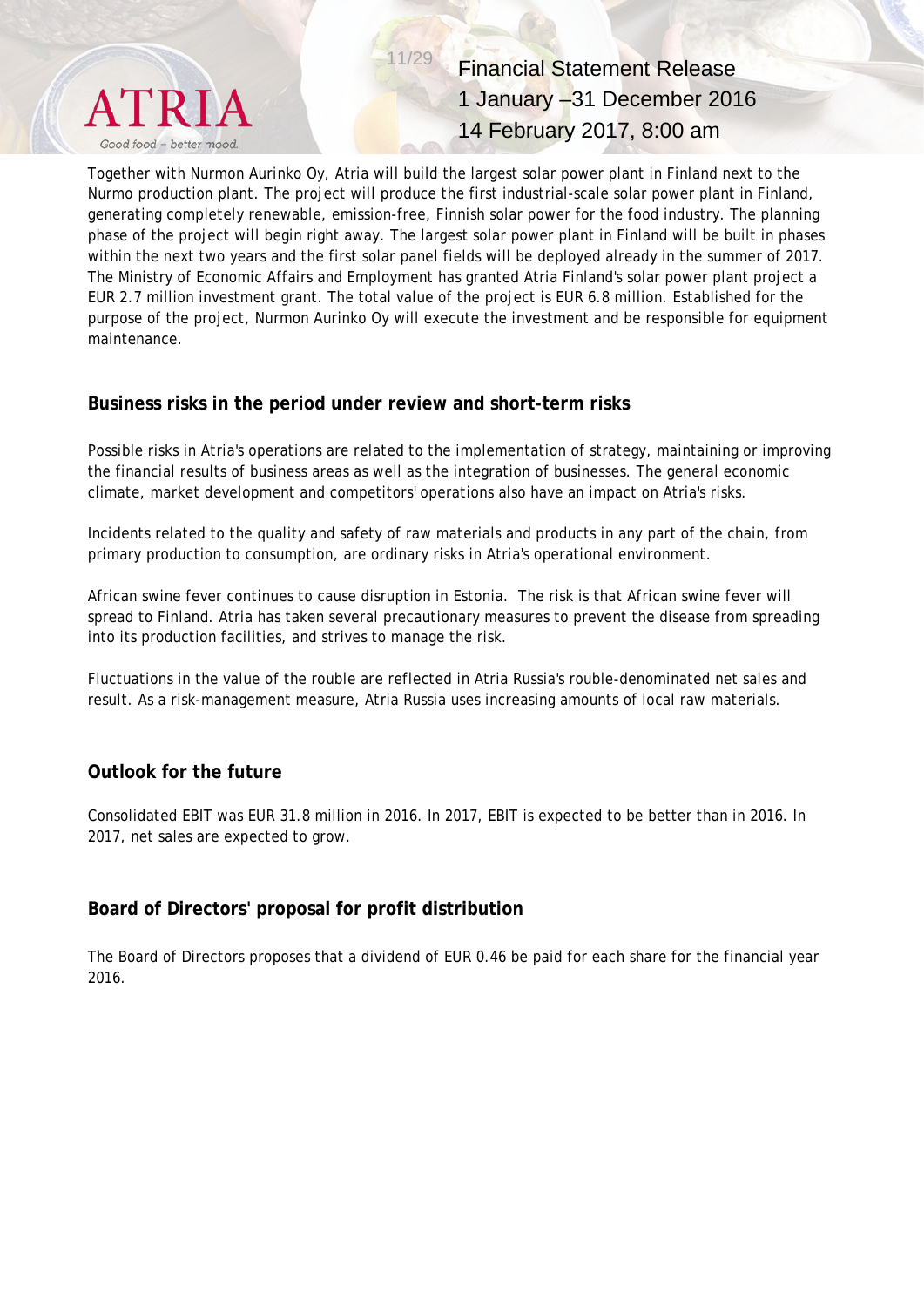

#### **Financial calendar 2017**

The annual report for 2016, the Board of Directors' annual report and the corporate governance statement will be published in week 13/2017.

Atria Plc will publish two interim reports and one half-year report in 2017:

- Interim report for January to March: 27 April 2017 at approximately 8:00 am
- Half-year report for January to June: 20 July 2017 at approximately 8:00 am
- Interim report for January to September: 26 October 2017 at approximately 8:00 am

Financial releases can also be viewed on the company's website at www.atria.com immediately after their release.

#### **Annual General Meeting 2017**

The Annual General Meeting of Atria Plc will be held in Helsinki on 27 April 2017. Under the Limited Liability Companies Act, a shareholder has the right to have a matter falling within the competence of the General Meeting dealt with by the General Meeting if the shareholder so demands in writing from the Board of Directors well in advance of the meeting, so that the matter can be mentioned in the notice. The Board of Directors must be notified of such a demand by 16 February 2017 in order for it to be dealt with at the General Meeting. The demand, with accompanying justification or proposed resolution, must be sent in writing to Atria Plc, Group Legal Affairs, Läkkisepäntie 23, FI-00620 Helsinki.

#### **Shares**

Atria Plc's share capital consists of a total of 28,267,728 shares, divided into 19,063,747 series A shares and 9,203,981 series KII shares. Each series A share entitles its holder to one (1) vote and each series KII share to ten (10) votes at a General Meeting. Therefore, Atria Plc's shareholders are entitled to a total of 111,103,557 votes. The company holds 111,312 series A treasury shares.

#### **The Nomination Committee's proposals to the Annual General Meeting**

The Nomination Committee elected Juho Anttikoski as chairman of the Committee.

The Nomination Committee has decided to propose to the General Meeting that a total of eight members be elected to the Board of Directors. The Nomination Committee has decided to propose to the General Meeting that two members be elected to replace resigning members. The Nomination Committee has decided to propose to the General Meeting that Seppo Paavola and Jukka Moisio, who are due to resign, be re-elected as members of the Board of Directors.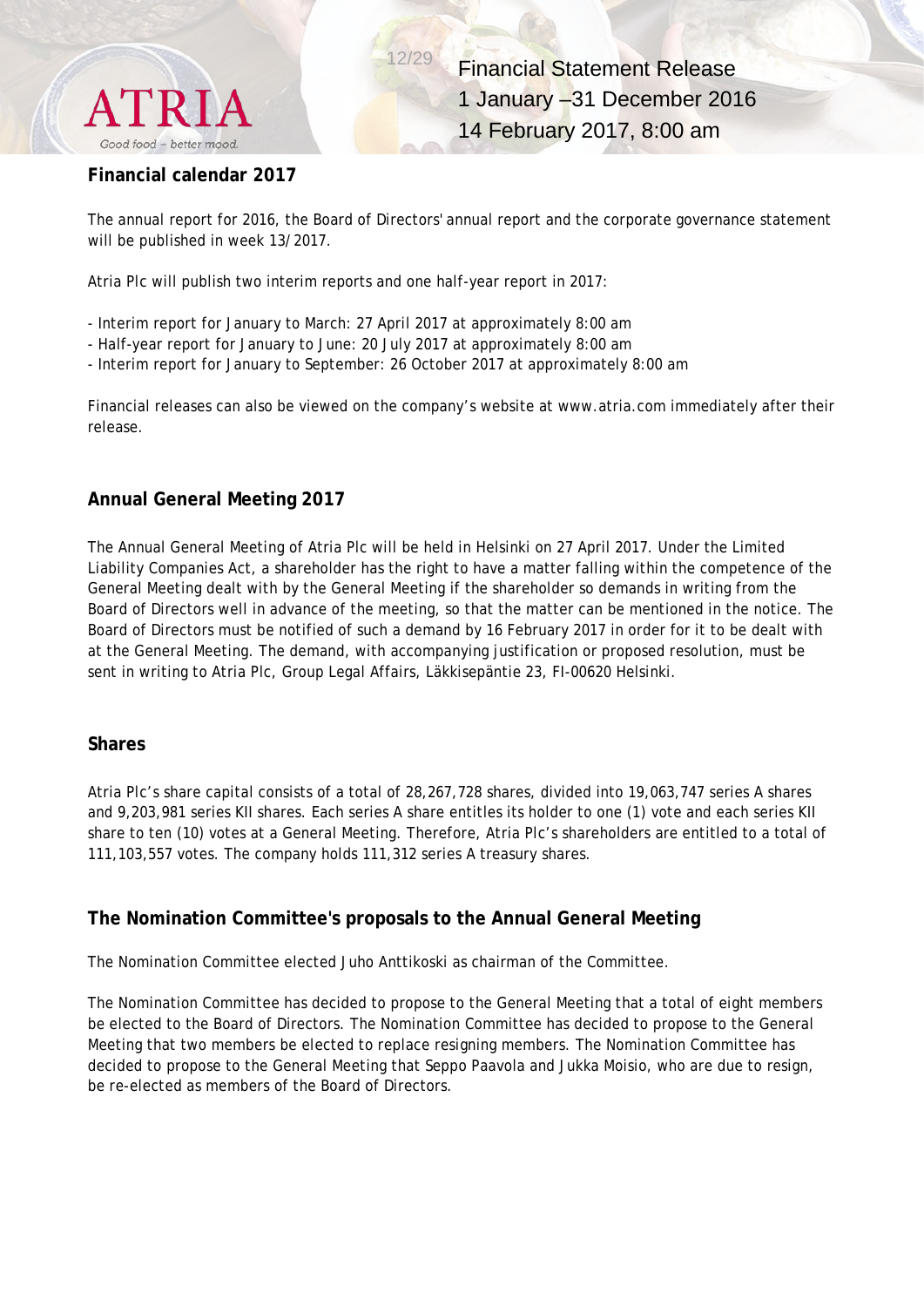

The Nomination Committee has decided to propose to the General Meeting that the remuneration of the members of the Board of Directors be raised. The proposed new remuneration is as follows:

- Meeting compensation: EUR 300/meeting
- Compensation for loss of working time: EUR 300 for meeting and proceeding dates
- Fee of the chairman of the Board of Directors: EUR 4,700/month
- Fee of the deputy chairman: EUR 2,500/month
- Fee of a member of the Board of Directors: EUR 2,000/month
- Travel allowance according to the company's travel policy

The Nomination Committee has decided to propose to the General Meeting that the remuneration of the members of the Supervisory Board be kept at the same level as in 2016. Remuneration and compensation for meeting expenses were as follows:

- Meeting compensation: EUR 250/meeting
- Compensation for loss of working time: EUR 250 for meeting and proceeding dates
- Fee of the chairman of the Supervisory Board EUR 1,500/month
- Fee of the deputy chairman: EUR 750/month
- Travel allowance according to the company's travel policy

#### **Decisions of Atria Group Plc's Annual General Meeting on 28 April 2016**

The General Meeting approved the financial statements and the consolidated financial statements for the financial year from 1 January to 31 December 2015, and discharged the members of the Supervisory Board and the Board of Directors as well as the CEO from liability for the financial year ended on 31 December 2015.

The General Meeting decided that a dividend of EUR 0.40 per share will be paid for the financial year that ended on 31 December 2015. Dividends are paid to shareholders listed on the company's shareholder register, kept by Euroclear Finland Oy, on the record date for the payment of dividends. The record date was 2 May 2016 and the date of payment was 10 May 2016.

#### **Composition and remuneration of the Supervisory Board**

The AGM decided that the composition of the Supervisory Board would be as follows:

| Member              | Term ends |
|---------------------|-----------|
| Juho Anttikoski     | 2019      |
| Mika Asunmaa        | 2019      |
| Reijo Flink         | 2017      |
| Lassi-Antti Haarala | 2018      |
| Jussi Hantula       | 2018      |
| Henrik Holm         | 2018      |
| Hannu Hyry          | 2019      |
| Veli Hyttinen       | 2017      |
| Pasi Ingalsuo       | 2017      |
| Jussi Joki-Erkkilä  | 2018      |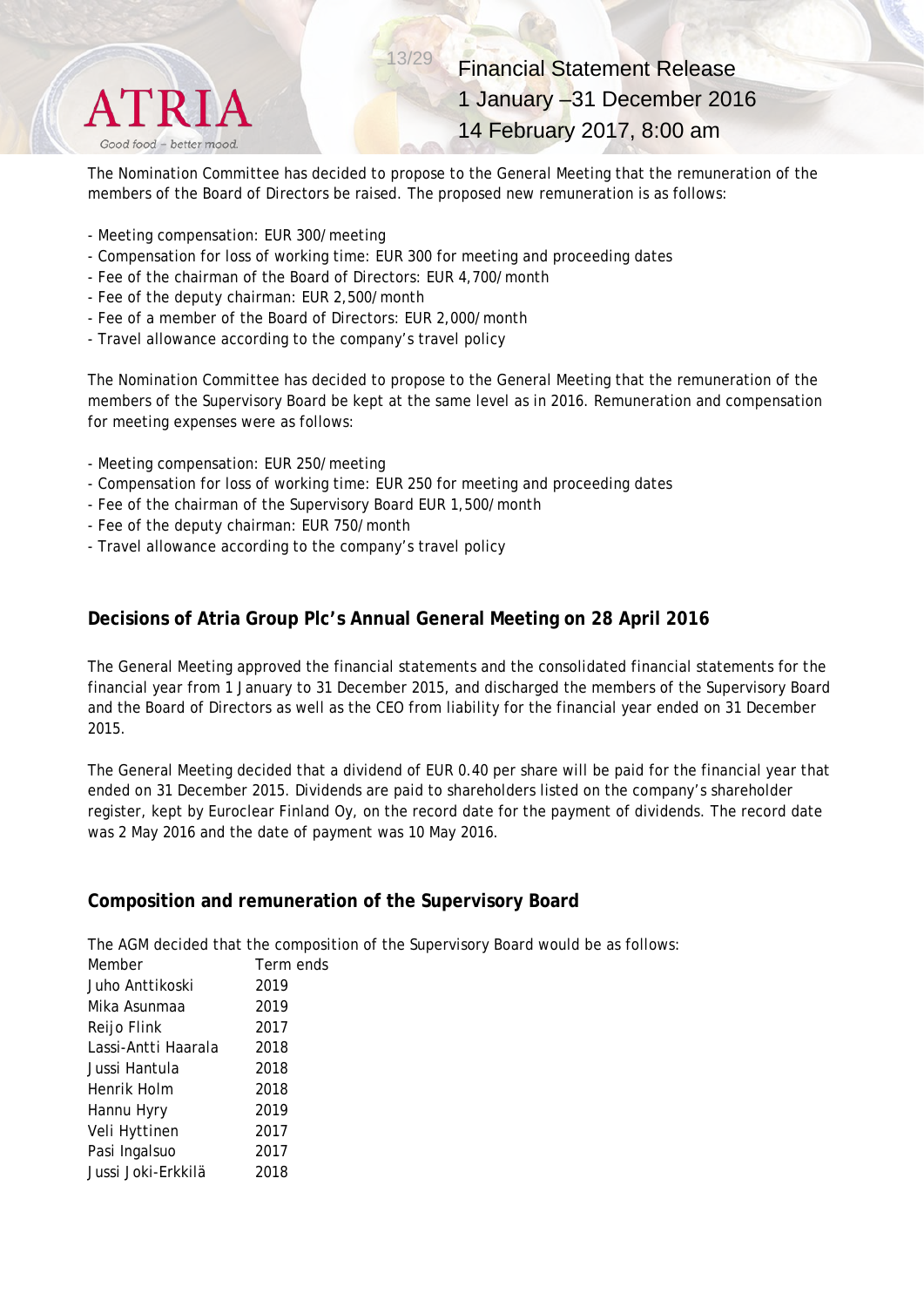

Marja-Liisa Juuse 2018 Jukka Kaikkonen 2019 Juha Kiviniemi 2017 Ari Lajunen 2018 Mika Niku 2018 Pekka Ojala 2017 Heikki Panula 2019 Ahti Ritola 2019 Risto Sairanen 2017 Timo Tuhkasaari 2017 A total of 20 members

**Financial Statement Release** 1 January –31 December 2016 14 February 2017, 8:00 am

The General Meeting decided that the remuneration of the members of the Supervisory Board would remain unchanged. The remuneration is: compensation for meetings: EUR 250 per meeting; compensation for loss of working time for meeting and proceeding days: EUR 250; fee payable to the Chairman of the Supervisory Board: EUR 1,500 per month; and fee payable to the Deputy Chairman: EUR 750 per month, with compensation for travel expenses in accordance with the company's travel policy.

#### **Composition and remuneration of the Board of Directors**

The General Meeting decided that the Board of Directors would consist of eight members. Jyrki Rantsi, who was due to resign, was re-elected as a Board member for the next three-year term. Pasi Korhonen and Nella Ginman-Tjeder joined the Board as new members for the next three-year term. It was further stated that Seppo Paavola, Esa Kaarto, Jukka Moisio, Kjell-Göran Paxal and Harri Sivula shall continue as members of the Board of Directors. The terms of Seppo Paavola and Jukka Moisio will expire at the closing of the AGM in 2017 and those of Esa Kaarto, Kjell-Göran Paxal and Harri Sivula will expire at the closing of the AGM in 2018.

The AGM decided that the remuneration of the members of the Board of Directors would remain unchanged. The fees are as follows: compensation for meetings: EUR 300 per meeting; compensation for loss of working time for meeting and proceeding days; EUR 300; fee payable to the Chairman of the Board of Directors: EUR 4,400 per month; fee payable to the Deputy Chairman: EUR 2,200 per month; and fee payable to members of the Board of Directors: EUR 1,700 per month, with all travel expense compensation in accordance with the company's travel policy.

#### **Auditors**

The General Meeting elected PricewaterhouseCoopers Oy as the company's auditor for a term ending at the closing of the next Annual General Meeting. According to the firm, the auditor in charge is Authorised Public Accountant Samuli Perälä. The AGM decided that the auditor's fee will be paid against an invoice approved by the company.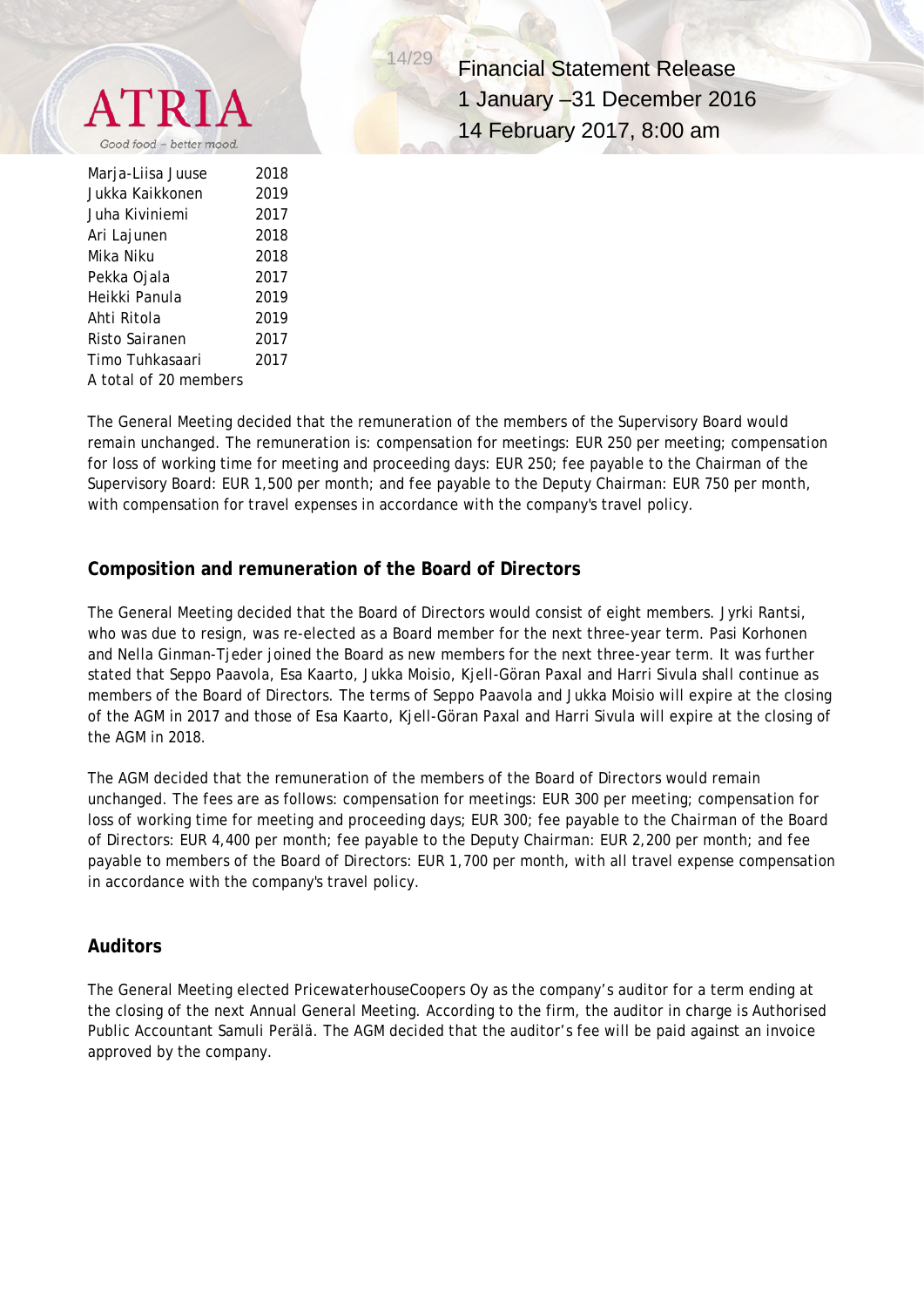

#### **Valid authorisations to purchase or issue shares, grant special rights and make donations**

The General Meeting authorised the Board of Directors to decide, on one or several occasions, on the acquisition of a maximum of 2,800,000 of the company's own A shares with funds belonging to the company's unrestricted equity, subject to the provisions of the Limited Liability Companies Act regarding the maximum number of treasury shares to be held by a company. The company's own series A shares may be acquired for use as consideration in any acquisitions or other arrangements relating to the company's business, to finance investments, as part of the company's incentive scheme, to develop the company's capital structure, to be otherwise further transferred, to be retained by the company or to be cancelled.

The shares shall be acquired in a proportion other than that of the shareholders' current shareholdings in the company in public trading arranged by Nasdaq Helsinki Ltd at the market price at the moment of acquisition. The shares shall be acquired and paid for in accordance with the rules of Nasdaq Helsinki Ltd and Euroclear Finland Oy. The Board of Directors was authorised to decide on the acquisition of the company's own shares in all other respects.

The authorisation shall supersede the authorisation granted by the Annual General Meeting on 28 April 2015 to the Board of Directors to decide on the acquisition of the company's own shares and it shall remain valid until the closing of the next Annual General Meeting or until 30 June 2017, whichever is first.

The General Meeting authorised the Board of Directors to decide, on one or several occasions, on an issue of a maximum of 7,000,000 new series A shares or on an issue of any series A shares held by the company through a share issue and/or by granting option rights or other special rights entitling holders to shares as referred to in chapter 10, section 1 of the Limited Liability Companies Act. The authorisation may be exercised to finance or execute any acquisitions or other arrangements or investments related to the company's business, to implement the company's incentive programme or for other purposes subject to the Board of Directors' decision.

The Board of Directors is also authorised to decide on all terms and conditions of the share issue and of the granting of special rights as referred to in Chapter 10, Section 1 of the Limited Liability Companies Act. The authorisation thus also includes the right to issue shares in a proportion other than that currently held by the shareholders under the conditions provided by law, the right to issue shares against or without payment and the right to decide on a share issue to the company itself without payment – subject to the provisions of the Limited Liability Companies Act regarding the maximum number of treasury shares to be held by a company. The authorisation shall supersede the share issue authorisation granted by the Annual General Meeting on 28 April 2015 to the Board of Directors, and is valid until the closing of the next Annual General Meeting or until 30 June 2017, whichever is first.

The General Meeting decided, in accordance with the Board of Directors' proposal, to authorise the Board of Directors to decide on the donation of a maximum of EUR 100,000 to universities or other educational institutions.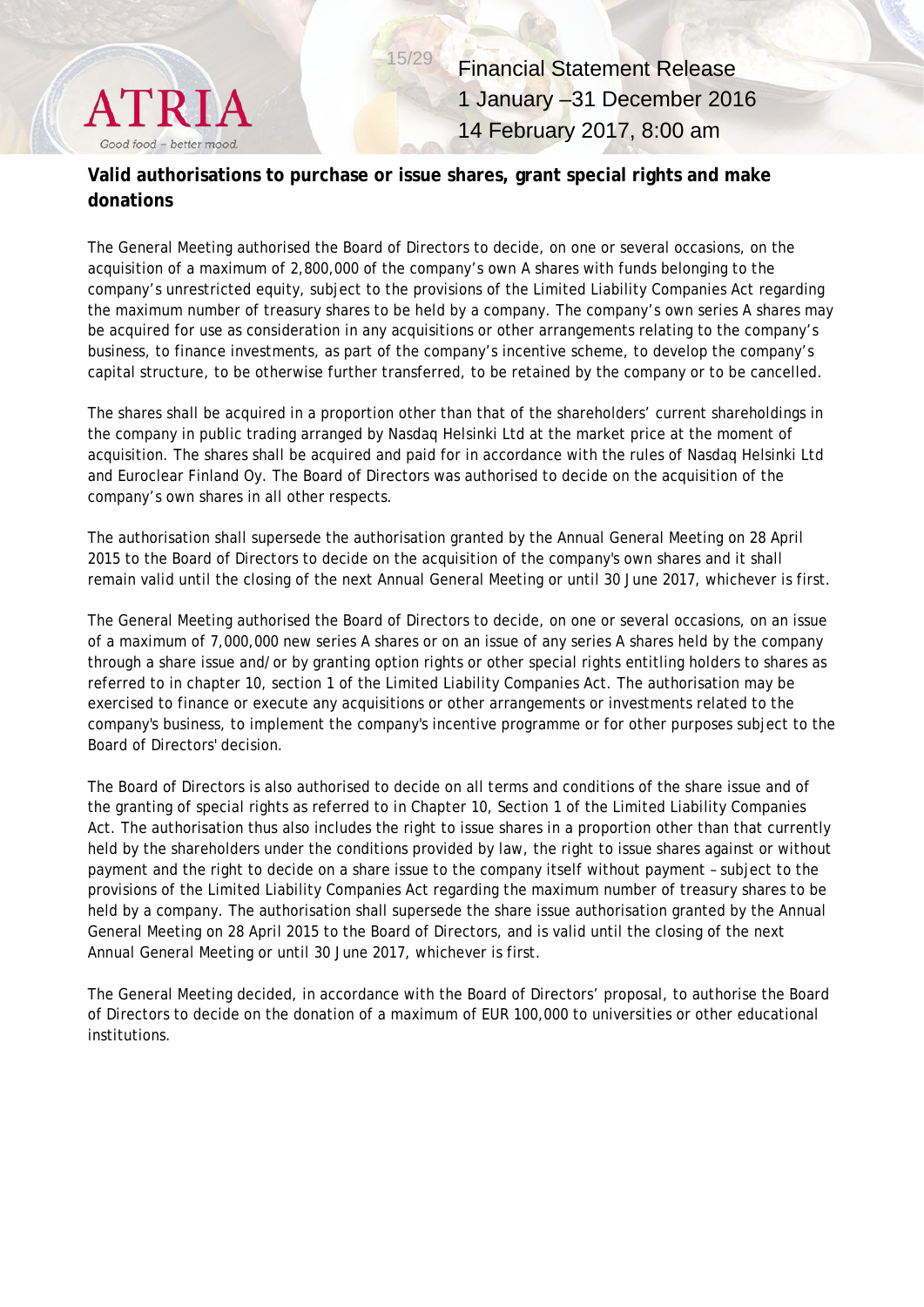

#### **Share premium reductions**

The General Meeting decided that the share premium belonging to restricted equity as stated on the parent company's balance sheet on 31 December 2015 will be reduced by transferring all of the assets – a total of EUR 138,502,108.85 – into the company's invested unrestricted equity fund. The share premium reduction will not give rise to costs and it will not affect the number of shares in the company, the rights conferred by the shares or the shareholders' relative ownership stakes.

The share premium was reduced on 31 August 2016 when all of the assets – a total of EUR 138,502,108.85 – were transferred into the company's invested unrestricted equity fund.

#### **Corporate governance principles**

Atria's corporate governance principles and deviations from the Finnish Corporate Governance Code are published on the company's website at www.atria.com.

#### **Incentive schemes for management**

#### **Long-term incentive plan**

Atria's long-term incentive plan includes an earning period consisting of three year-long periods.

All payments from the earning period to be implemented in 2015–2017 will be based on the Group's earnings per share (EPS) excluding non-recurring items. Bonuses earned during the period will be paid in instalments in forthcoming years. Cash rewards payable under the plan for the entire 2015–2017 earning period are capped at EUR 4.5 million. The plan will expire on 31 December 2017, and it covers a maximum of 45 people.

#### **Short-term incentive plan**

The maximum amount of merit pay under the short-term incentive plan is 35 to 50 per cent of the annual salary, depending on the effect on the results and the level of competence required to perform the duties. The criteria in the merit pay scheme are the performance requirements and net sales at Group level and in the area of responsibility of the person concerned. In addition to the CEO and other members of the management team, Atria Plc's merit pay scheme covers approximately 40 people.

#### **Major shareholders**

#### **Largest shareholders on 31 December 2016**

|                                                  | KII       | А         | Total     | %     |
|--------------------------------------------------|-----------|-----------|-----------|-------|
| Itikka Co-operative                              | 4,914,281 | 3,537,652 | 8,451,933 | 29.90 |
| Lihakunta                                        | 4,020,200 | 3,838,797 | 7,858,997 | 27.80 |
| Mandatum Life                                    |           | 1,017,858 | 1,017,858 | 3.60  |
| Pohjanmaan Liha Co-operative                     | 269,500   | 480,038   | 749,538   | 2.65  |
| Varma Mutual Pension Insurance Company           |           | 524,640   | 524,640   | 1.86  |
| Oy Etra Invest Ab                                |           | 200,000   | 200,000   | 0.71  |
| OP Life Insurance Ltd                            |           | 176,272   | 176,272   | 0.62  |
| Investment Fund Taalerintehdas Arvo Markka Osake |           | 130,000   | 130,000   | 0.46  |
| Elo Mutual Pension Insurance Company             |           | 126,289   | 126,289   | 0.45  |
| Norvestia Oyj                                    |           | 125,672   | 125,672   | 0.44  |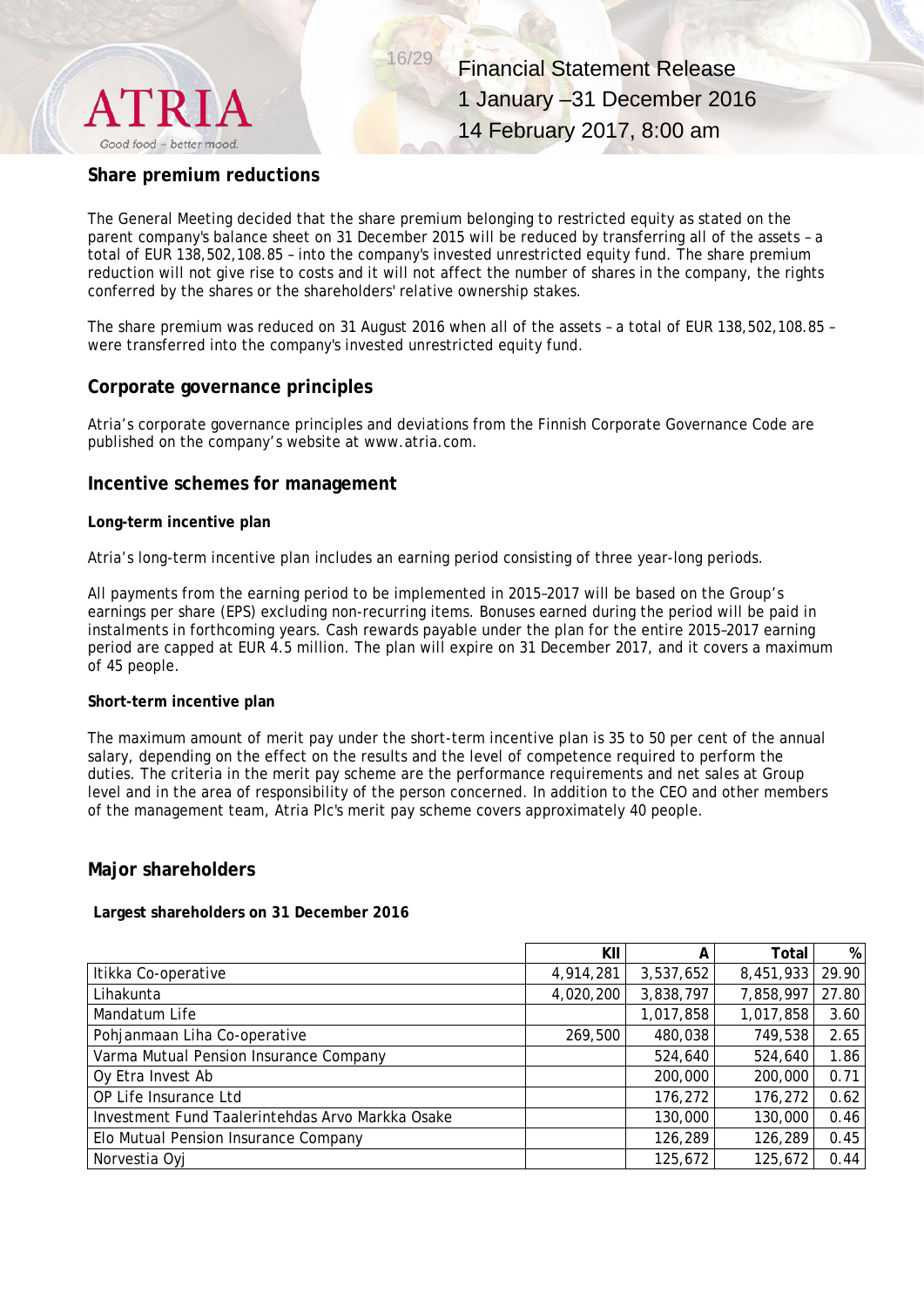

#### **Largest shareholders in terms of voting rights, 31 December 2016**

|                                                  | KII        | А         | Total      | %     |
|--------------------------------------------------|------------|-----------|------------|-------|
| Itikka Co-operative                              | 49,142,810 | 3,537,652 | 52,680,462 | 47.42 |
| Lihakunta                                        | 40,202,000 | 3,838,797 | 44,040,797 | 39.64 |
| Pohjanmaan Liha Co-operative                     | 2,695,000  | 480,038   | 3,175,038  | 2.86  |
| Mandatum Life                                    |            | 1,017,858 | 1,017,858  | 0.92  |
| Varma Mutual Pension Insurance Company           |            | 524,640   | 524,640    | 0.47  |
| Oy Etra Invest Ab                                |            | 200,000   | 200,000    | 0.18  |
| OP Life Insurance Ltd                            |            | 176,272   | 176,272    | 0.16  |
| Investment Fund Taalerintehdas Arvo Markka Osake |            | 130,000   | 130,000    | 0.12  |
| Elo Mutual Pension Insurance Company             |            | 126,289   | 126,289    | 0.11  |
| Norvestia Oyj                                    |            | 125,672   | 125,672    | 0.11  |

#### **FINANCIAL INDICATORS mill. EUR**

|                                   |         | 31.12.16 31.12.15 | 31.12.14 | 31.12.13 | 31.12.12 |
|-----------------------------------|---------|-------------------|----------|----------|----------|
| Net sales                         | 1,351.8 | 1,340.2           | 1,426.1  | 1,411.0  | 1,343.6  |
| EBIT                              | 31.8    | 28.9              | 40.6     | 19.7     | 30.2     |
| % of net sales                    | 2.3     | 2.2               | 2.8      | 1.4      | 2.2      |
| Financial income and expenses     | $-6.3$  | $-9.2$            | $-12.7$  | $-15.2$  | $-14.7$  |
| % of net sales                    | $-0.5$  | $-0.7$            | $-0.9$   | $-1.1$   | $-1.1$   |
| Profit before tax                 | 26.1    | 20.1              | 34.0     | 6.9      | 18.9     |
| % of net sales                    | 1.9     | 1.5               | 2.4      | 0.5      | 1.4      |
| Return of equity (ROE), %         | 4.7     | 3.6               | 6.6      | $-1.0$   | 2.4      |
| Return of investment (ROI), %     | 5.9     | 5.6               | 8.3      | 3.7      | 4.7      |
| Equity ratio, %                   | 46.5    | 47.4              | 44.0     | 42.2     | 41.5     |
| Interest-bearing liabilities      | 217.8   | 199.6             | 254.1    | 334.7    | 370.5    |
| Gearing, %                        | 51.6    | 49.3              | 62.6     | 81.3     | 85.9     |
| Net gearing, %                    | 50.5    | 48.3              | 61.8     | 74.3     | 84.3     |
| Gross investments in fixed assets | 82.9    | 56.9              | 62.7     | 41.1     | 56.2     |
| % of net sales                    | 6.1     | 4.2               | 4.4      | 2.9      | 4.2      |
| Average FTE                       | 4,315   | 4,271             | 4,715    | 4,669    | 4,898    |
| R&D costs                         | 13.1    | 12.4              | 13.9     | 11.8     | 12.0     |
| % of net sales *                  | 1.0     | 0.9               | 1.0      | 0.8      | 0.9      |
| Volume of orders **               |         |                   |          |          |          |

\* Booked in total as expenditure for the financial year

\*\* Not a significant indicator, as orders are generally delivered on the day following the order being placed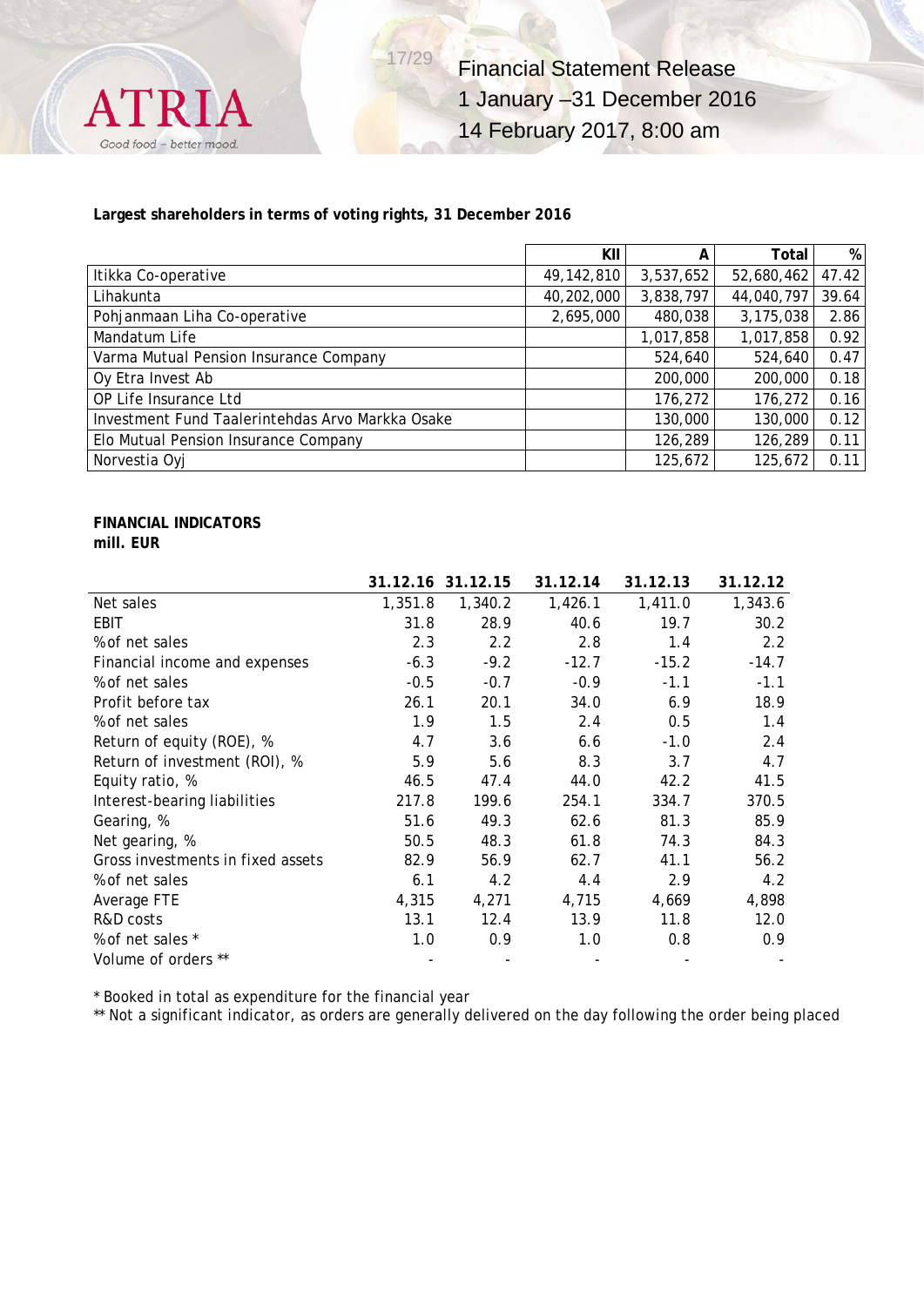18/29 Financial Statement Release 1 January –31 December 2016

14 February 2017, 8:00 am

#### **SHARE-ISSUE ADJUSTED PER-SHARE INDICATORS**

**ATRIA** 

Good food - better mood.

|                                           | 31.12.16 |       | 31.12.15 31.12.14 31.12.13 31.12.12 |          |         |
|-------------------------------------------|----------|-------|-------------------------------------|----------|---------|
| Earnings per share (EPS), EUR             | 0.65     | 0.49  | 0.93                                | $-0.15$  | 0.35    |
| Shareholders' equity per share, EUR       | 14.49    | 14.16 | 14.22                               | 14.45    | 15.15   |
| Dividend per share, EUR*                  | 0.46     | 0.40  | 0.40                                | 0.22     | 0.22    |
| Dividend per profit, %*                   | 71.2     | 81.9  | 43.0                                | $-142.8$ | 63.1    |
| Effective dividend yield *                | 4.0      | 4.4   | 6.0                                 | 2.8      | 3.5     |
| Price per earnings (P/E)                  | 17.8     | 18.5  | 7.1                                 | $-50.2$  | 17.9    |
| Market capitalisation                     | 324.8    | 255.8 | 187.1                               | 218.5    | 177.0   |
| Market capitalisation, series A           | 219.0    | 172.5 | 126.2                               | 147.4    | 119.3   |
| Share turnover per 1 000 shares, series A | 3 3 1 3  | 5443  | 3 0 3 5                             | 3 2 2 3  | 3 4 6 0 |
| Share turnover %, series A                | 17.4     | 28.6  | 15.9                                | 16.9     | 18.1    |
| Number of shares, million, total          | 28.3     | 28.3  | 28.3                                | 28.3     | 28.3    |
| Number of shares, series A                | 19.1     | 19.1  | 19.1                                | 19.1     | 19.1    |
| Number of shares, series KII              | 9.2      | 9.2   | 9.2                                 | 9.2      | 9.2     |
| Share issue-adjusted average              |          |       |                                     |          |         |
| number of shares                          | 28.3     | 28.3  | 28.3                                | 28.3     | 28.3    |
| Share issue-adjusted number               |          |       |                                     |          |         |
| of shares on 31 December                  | 28.3     | 28.3  | 28.3                                | 28.3     | 28.3    |

\* The Board of Directors proposal from year 2016 for the Annual Meeting to be held on April 27 2017.

#### **Share price development, series A (EUR)**

| Lowest of period, series A         | 7.61  | 6.62  | 643  | 6.01 | 4.76 |
|------------------------------------|-------|-------|------|------|------|
| Highest of period, series A        | 12.22 | 10.50 | 889  | 8.39 | 7.08 |
| At end of period, series A         | 11.49 | 9.05  | 6.62 | 7.73 | 6.26 |
| Average price for period, series A | 949   | 9.03  | 7.46 |      | 5.89 |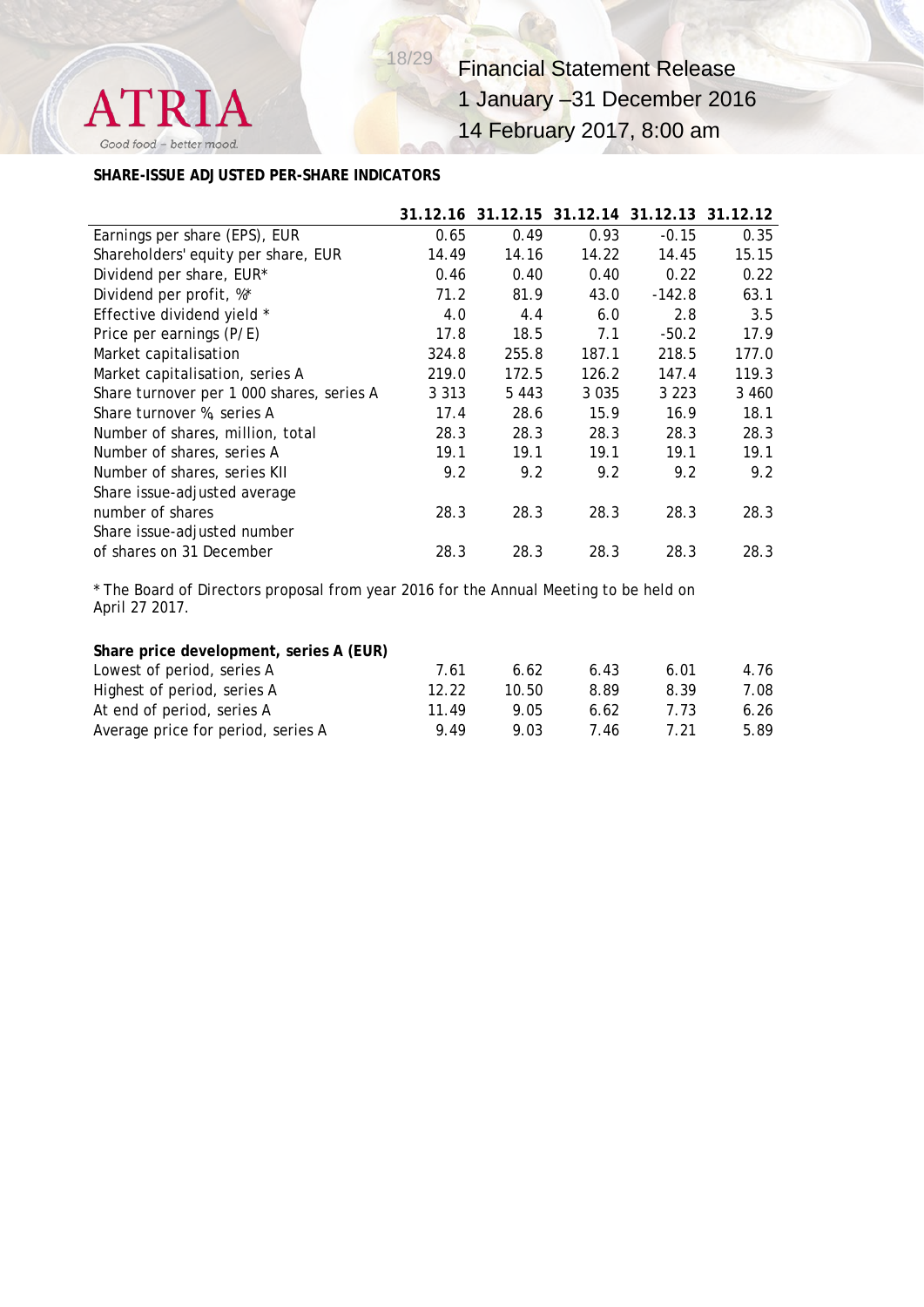

#### **ATRIA GROUP**

#### **CONSOLIDATED INCOME STATEMENT**

| <b>EUR million</b>                        | 10-12/16 | 10-12/15 | $1-12/16$  | $1 - 12/15$ |
|-------------------------------------------|----------|----------|------------|-------------|
| Net sales                                 | 356.8    | 351.0    | 1,351.8    | 1,340.2     |
| Costs of goods sold                       | $-310.6$ | $-303.0$ | $-1,187.4$ | $-1,176.9$  |
| Gross profit                              | 46.2     | 48.0     | 164.4      | 163.3       |
| Sales and marketing expenses              | $-23.8$  | $-22.7$  | $-89.4$    | $-87.6$     |
| Administrative expenses                   | $-10.9$  | $-11.4$  | $-43.0$    | $-41.5$     |
| Other operating income                    | 1.3      | 0.7      | 4.6        | 5.5         |
| Other operating expenses                  | $-2.0$   | $-9.9$   | $-4.8$     | $-10.7$     |
| <b>EBIT</b>                               | 10.8     | 4.8      | 31.8       | 28.9        |
| Finance income and costs                  | $-1.6$   | $-1.9$   | $-6.3$     | $-9.2$      |
| Income from joint ventures and associates | 0.7      | $-0.1$   | 0.7        | 0.4         |
| Profit/loss for before tax                | 9.8      | 2.8      | 26.1       | 20.1        |
| Income taxes                              | $-3.1$   | 0.6      | $-6.6$     | $-5.5$      |
| Profit/loss for the period                | 6.7      | 3.5      | 19.6       | 14.6        |
| Profit attributable to:                   |          |          |            |             |
| Owners of the parent                      | 6.3      | 3.2      | 18.2       | 13.8        |
| Non-controlling interests                 | 0.4      | 0.2      | 1.4        | 0.8         |
| Total                                     | 6.7      | 3.5      | 19.6       | 14.6        |
| Basic earnings per share, EUR             | 0.22     | 0.11     | 0.65       | 0.49        |
| Diluted earnings per share, EUR           | 0.22     | 0.11     | 0.65       | 0.49        |

#### **CONSOLIDATED STATEMENT OF COMPREHENSIVE INCOME**

| <b>EUR million</b>                                    | 10-12/16 | 10-12/15 | $1-12/16$ | 1-12/15          |
|-------------------------------------------------------|----------|----------|-----------|------------------|
| Profit/loss for the period                            | 6.7      | 3.5      | 19.6      | 14.6             |
| Other comprehensive income after tax:                 |          |          |           |                  |
| Items that will not be reclassified to profit or loss |          |          |           |                  |
| Actuarial gains/losses from benefit-based             |          |          |           |                  |
| pension obligations                                   | 0.0      | 0.4      | 0.0       | 0.4              |
| Items reclassified to profit or loss                  |          |          |           |                  |
| when specific conditions are met                      |          |          |           |                  |
| Available-for-sale financial assets                   |          |          |           | $-0.2$           |
| Cash flow hedges                                      | 1.1      | 0.7      | 1.8       | $0.2^{\circ}$    |
| Currency translation differences                      | 4.7      | $-1.6$   | 6.6       | -4.6             |
| Total comprehensive income for the period             | 12.5     | 2.9      | 27.9      | 10.5             |
| Total comprehensive income attributable to:           |          |          |           |                  |
| Owners of the parent                                  | 12.1     | 2.6      | 26.7      | 9.6              |
| Non-controlling interests                             | 0.4      | 0.3      | 1.3       | 0.9 <sup>°</sup> |
| Total                                                 | 12.5     | 2.9      | 27.9      | 10.5             |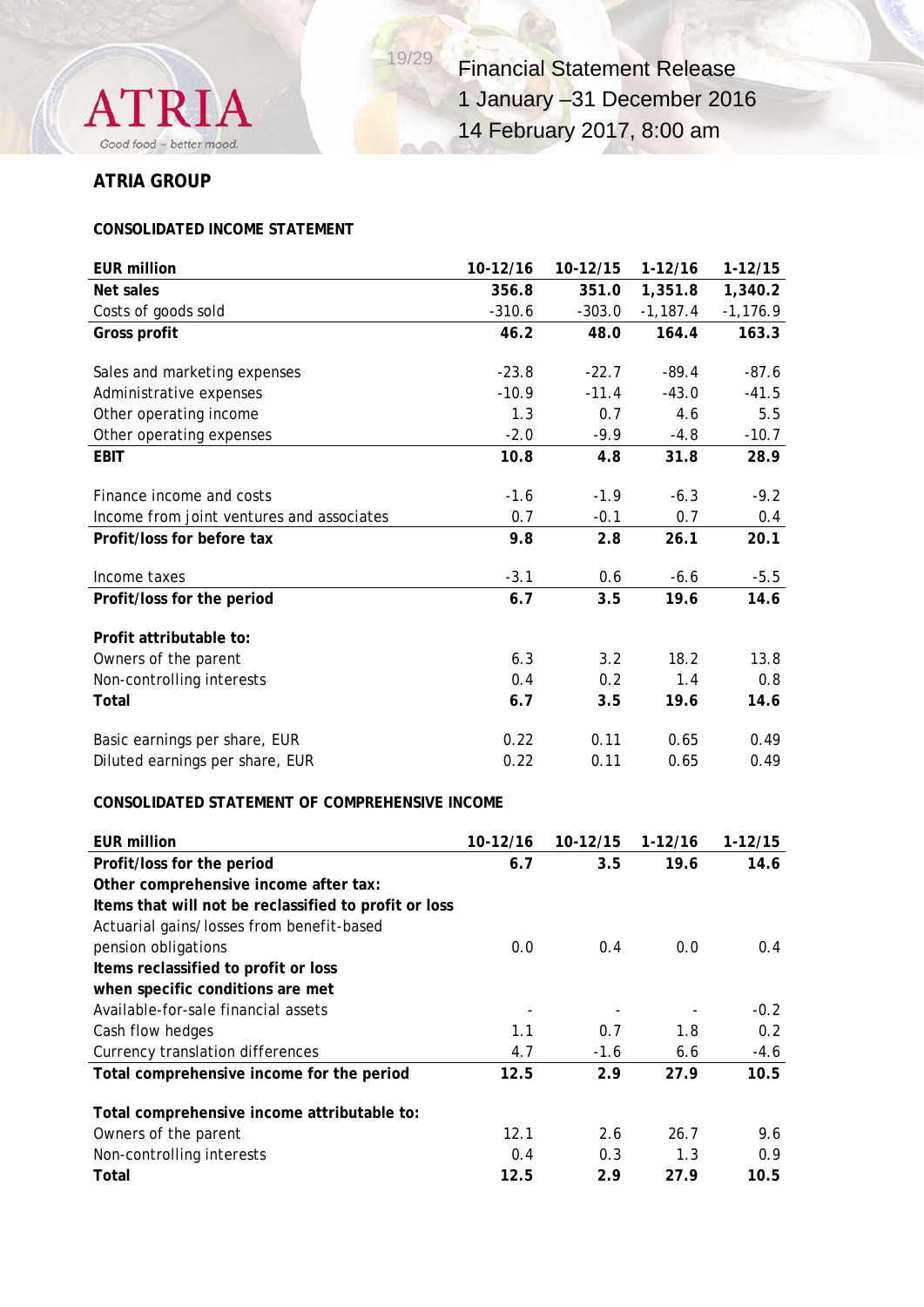

#### **CONSOLIDATED STATEMENT OF FINANCIAL POSITION**

| Assets                                       |          |          |
|----------------------------------------------|----------|----------|
| <b>EUR million</b>                           | 31.12.16 | 31.12.15 |
|                                              |          |          |
| Non-current assets                           |          |          |
| Property, plant and equipment                | 404.0    | 394.7    |
| <b>Biological assets</b>                     | 0.6      | 0.7      |
| Goodwill                                     | 169.9    | 157.9    |
| Other intangible assets                      | 93.6     | 79.2     |
| Investments in joint ventures and associates | 13.6     | 13.1     |
| Other financial assets                       | 1.1      | 1.1      |
| Loans and other receivables                  | 11.1     | 11.2     |
| Deferred tax assets                          | 7.4      | 7.0      |
| Total                                        | 701.3    | 665.0    |
| <b>Current assets</b>                        |          |          |
| Inventories                                  | 89.8     | 80.8     |
| <b>Biological assets</b>                     | 3.2      | 3.1      |
| Trade and other receivables                  | 110.5    | 102.3    |
| Cash and cash equivalents                    | 4.6      | 4.1      |
| Total                                        | 208.1    | 190.4    |
| <b>Total assets</b>                          | 909.4    | 855.4    |
|                                              |          |          |
| <b>Equity and liabilities</b>                |          |          |
| <b>EUR million</b>                           | 31.12.16 | 31.12.15 |
|                                              |          |          |
| Equity attributable to the shareholders      |          |          |
| of the parent company                        | 409.7    | 400.2    |
| Non-controlling interests                    | 12.4     | 4.6      |
| <b>Total equity</b>                          | 422.2    | 404.8    |
| Non-current liabilities                      |          |          |
| Interest-bearing financial liabilities       | 177.9    | 155.6    |
| Deferred tax liabilities                     | 49.2     | 45.3     |
| Pension obligations                          | 7.2      | 7.4      |
| Other non-interest-bearing liabilities       | 10.8     | 5.9      |
| Total                                        | 245.0    | 214.2    |
| <b>Current liabilities</b>                   |          |          |
| Interest-bearing financial liabilities       | 40.0     | 44.0     |
| Trade and other payables                     | 202.3    | 192.3    |
| Total                                        | 242.3    | 236.3    |
|                                              |          |          |
| <b>Total liabilities</b>                     | 487.3    | 450.6    |
| <b>Total equity and liabilities</b>          | 909.4    | 855.4    |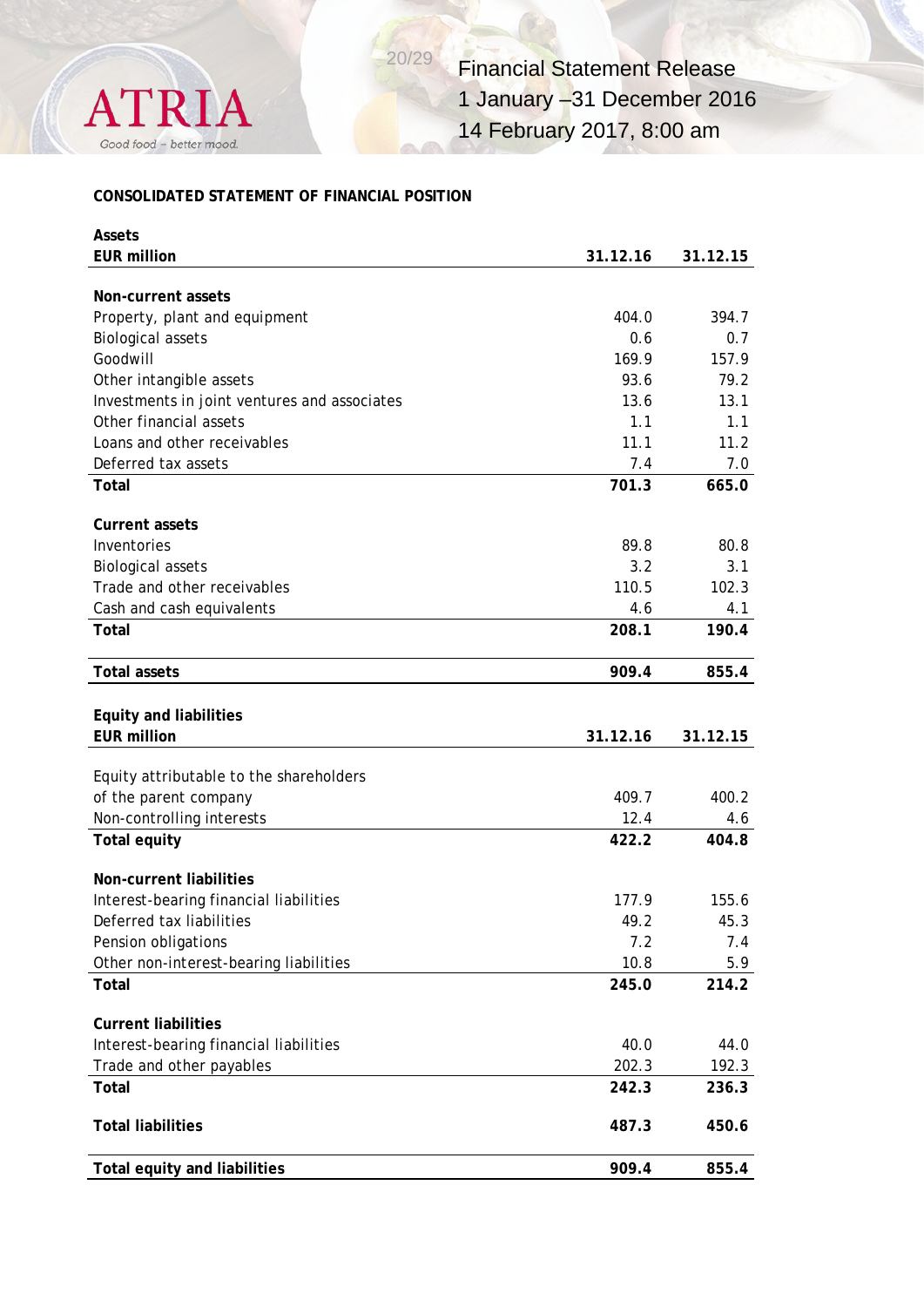

#### **CONSOLIDATED STATEMENT OF CHANGES IN EQUITY**

| <b>EUR</b> million              |       |                 | Equity attributable to the shareholders of the parent company |        |         |                       |                   | Non-   | Total   |
|---------------------------------|-------|-----------------|---------------------------------------------------------------|--------|---------|-----------------------|-------------------|--------|---------|
|                                 | Share |                 | Share Treasury Other                                          | Inv.   |         | <b>Trans Retained</b> | <b>Total</b> cont |        | equity  |
|                                 |       | capital premium | shares funds                                                  | non-   |         | lation earnings       |                   | roll   |         |
|                                 |       |                 |                                                               | rest.  | diff.   |                       |                   | ing    |         |
|                                 |       |                 |                                                               | equity |         |                       |                   | inte   |         |
|                                 |       |                 |                                                               | fund   |         |                       |                   | rests  |         |
| <b>Equity 1.1.15</b>            | 48,1  | 138,5           | $-1,3$<br>$-4, 4$                                             | 110,6  | $-46,8$ | 157,2                 | 401,9             | 3,7    | 405,6   |
| Comprehensive                   |       |                 |                                                               |        |         |                       |                   |        |         |
| income for the period           |       |                 |                                                               |        |         |                       |                   |        |         |
| Profit for the period           |       |                 |                                                               |        |         | 13,8                  | 13,8              | 0,8    | 14,6    |
| Other comprehensive             |       |                 |                                                               |        |         |                       |                   |        |         |
| income                          |       |                 |                                                               |        |         |                       |                   |        |         |
| Available-for-sale              |       |                 |                                                               |        |         |                       |                   |        |         |
| financial assets                |       |                 | $-0,2$                                                        |        |         |                       | $-0,2$            |        | $-0,2$  |
| Acturial gains                  |       |                 |                                                               |        |         | 0,4                   | 0,4               |        | 0,4     |
| Cash flow hedges                |       |                 | 0,2                                                           |        |         |                       | 0,2               |        | 0,2     |
| Currency                        |       |                 |                                                               |        |         |                       |                   |        |         |
| translation differences         |       |                 | 0,0                                                           |        | $-4,6$  |                       | $-4, 6$           | 0,1    | $-4,6$  |
| Transactions                    |       |                 |                                                               |        |         |                       |                   |        |         |
| with owners                     |       |                 |                                                               |        |         |                       |                   |        |         |
| <b>Dividends</b>                |       |                 |                                                               |        |         | $-11,3$               | $-11,3$           |        | $-11,3$ |
| Equity 31.12.15                 | 48,1  | 138,5           | $-1,3 -4,4$                                                   | 110,6  | $-51,4$ | 160,2                 | 400,2             | 4,6    | 404,8   |
| Transfer between                |       |                 |                                                               |        |         |                       |                   |        |         |
| accounts                        |       | $-138,5$        |                                                               | 138,5  |         |                       | 0,0               |        | 0, 0    |
| Amount of non-controlling       |       |                 |                                                               |        |         |                       |                   |        |         |
| interest related to acquisition |       |                 |                                                               |        |         |                       |                   |        |         |
| of the subsidiary               |       |                 |                                                               |        |         | $-5,9$                | $-5,9$            | 6,6    | 0,7     |
| Comprehensive                   |       |                 |                                                               |        |         |                       |                   |        |         |
| income for the period           |       |                 |                                                               |        |         |                       |                   |        |         |
| Profit for the period           |       |                 |                                                               |        |         | 18,2                  | 18,2              | 1,4    | 19,6    |
| Other comprehensive             |       |                 |                                                               |        |         |                       |                   |        |         |
| income                          |       |                 |                                                               |        |         |                       |                   |        |         |
| <b>Acturial losses</b>          |       |                 |                                                               |        |         | 0,0                   | 0, 0              |        | 0,0     |
| Cash flow hedges                |       |                 | 1,8                                                           |        |         |                       | 1,8               |        | 1,8     |
| Currency                        |       |                 |                                                               |        |         |                       |                   |        |         |
| translation differences         |       |                 | 0,0                                                           |        | 6,7     |                       | 6,7               | $-0,1$ | 6,6     |
| Transactions                    |       |                 |                                                               |        |         |                       |                   |        |         |
| with owners                     |       |                 |                                                               |        |         |                       |                   |        |         |
| <b>Dividends</b>                |       |                 |                                                               |        |         | $-11,3$               | $-11,3$           |        | $-11,3$ |
|                                 |       |                 |                                                               |        |         |                       |                   |        |         |
| Equity 31.12.16                 | 48,1  | 0,0             | $-1,3 -2,5$                                                   | 249,1  | $-44,7$ | 161, 2                | 409,7             | 12,4   | 422,2   |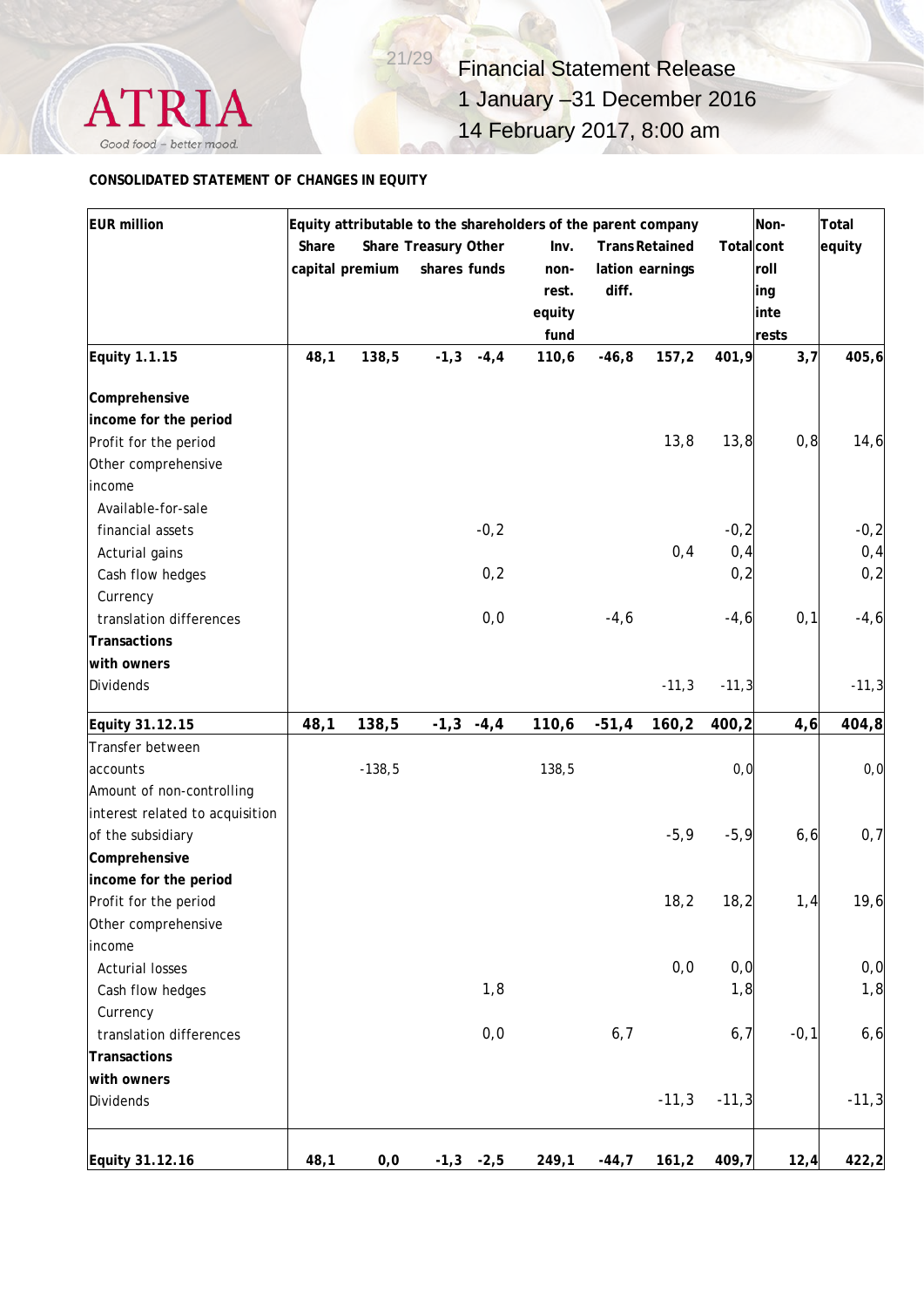

#### **CONSOLIDATED CASH FLOW STATEMENT**

| <b>EUR million</b>                                    | $1-12/16$ | $1 - 12/15$ |
|-------------------------------------------------------|-----------|-------------|
|                                                       |           |             |
| Cash flow from operating activities                   |           |             |
| Operating activities before financial items and taxes | 74.4      | 96.4        |
| <b>Financial items and taxes</b>                      | $-9.6$    | $-8.2$      |
| Net cash flow from operating activities               | 64.8      | 88.2        |
|                                                       |           |             |
| Cash flow from investing activities                   |           |             |
| Tangible and intangible assets                        | $-42.6$   | $-50.2$     |
| Acquired operations, net of cash acquired             | $-30.2$   | $-5.5$      |
| Sold operations                                       | 5.2       | 33.7        |
| Non-current receivables                               | 1.4       | 0.2         |
| Dividends received                                    | 0.1       | 0.6         |
| Current receivables                                   | $-1.3$    | $-1.1$      |
| Net cash used in investing activities                 | $-67.3$   | $-22.3$     |
|                                                       |           |             |
| Cash flow from financing activities                   |           |             |
| Proceeds from long-term borrowings                    | 113.3     | 30.2        |
| Repayment of long-term borrowings                     | $-88.3$   | $-40.8$     |
| Changes in short-term borrowings                      | $-9.6$    | $-44.3$     |
| Dividends paid                                        | $-11.3$   | $-11.3$     |
| Net cash used in financing activities                 | 4.1       | $-66.2$     |
|                                                       |           |             |
| Change in liquid funds                                | 1.7       | $-0.3$      |
| Cash and cash equivalents at beginning of year        | 4.1       | 3.4         |
| Effect of exchange rate changes                       | $-1.2$    | 1.0         |
| Cash and cash equivalents at the end of period        | 4.6       | 4.1         |

The content of the cash flow statement items have been changed in 2016.

Comparative information has been changed to correspond to current year presentation.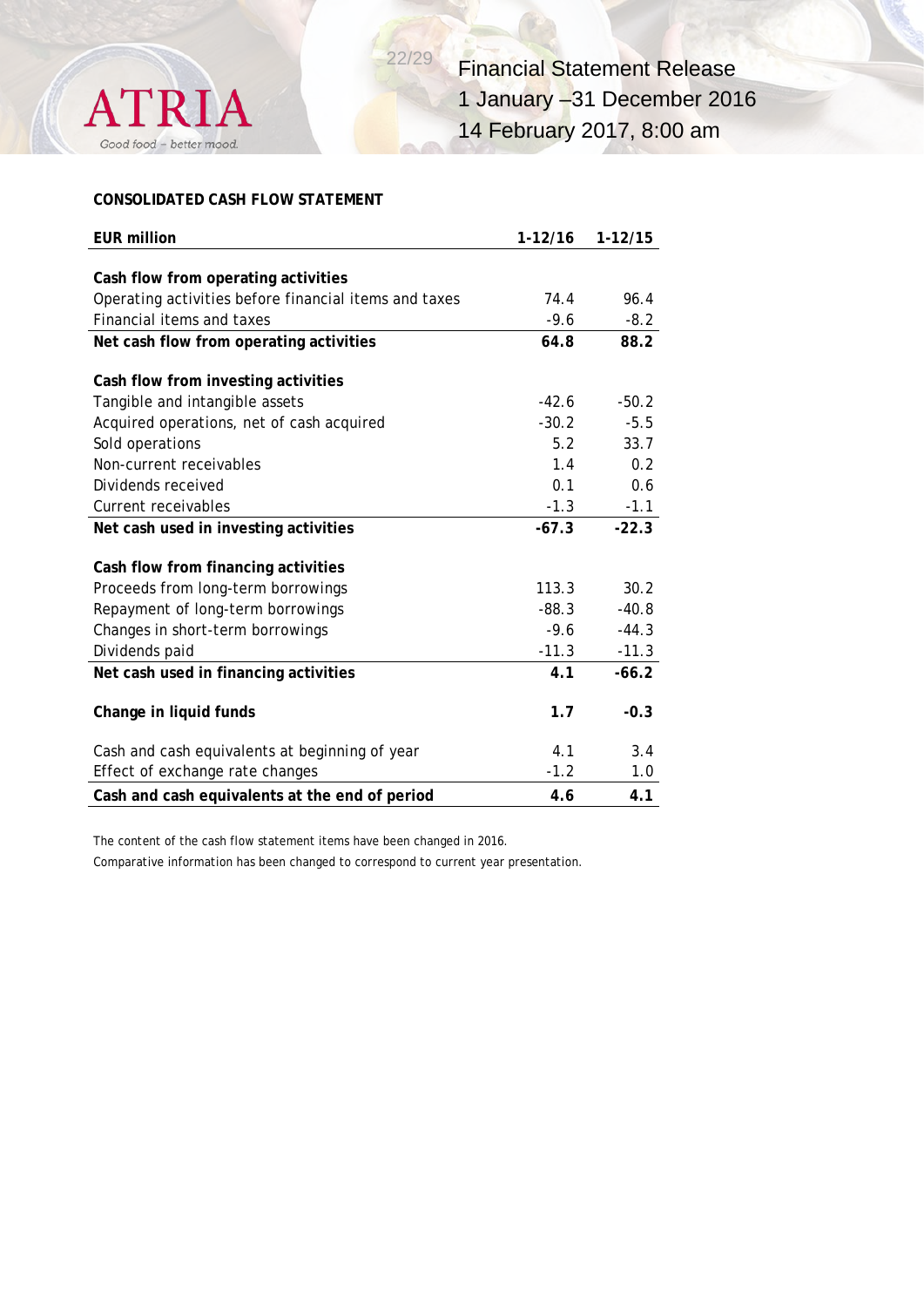

#### **NOTES TO THE INTERIM REPORT**

#### **INTERIM REPORT ACCOUNTING POLICIES**

This interim report has been prepared in accordance with the IAS 34 Interim Financial Reporting standard. Atria has applied the same principles in preparing this report as in preparing the 2015 annual financial statements. However, as of 1 January 2016, the Group uses new or revised IFRS standards and IFRIC interpretations published by the IASB, referred to in the accounting principles of the 2015 annual financial statements. These new or revised standards and interpretations did not have any impact on the figures presented for the review period.

#### **Alternative indicators used in financial reporting**

Atria has begun complying with the instructions issued by the European Securities and Market Authority (ESMA) concerning alternative indicators. In addition to reporting EBIT, the company publishes an adjusted EBIT indicator to describe the actual financial development of the business and to improve comparability between different periods. The adjusted EBIT is determined by adjusting the EBIT recognised in the income statement for items that affect comparability. These may include events that are not part of the company's ordinary business activities, such as capital gains and losses from the sale of operations, impairment, the costs of discontinuing significant operations and costs arising from the reorganisation of operations. The items that have affected the adjusted EBIT during the reporting period and in the comparison period are itemised in tables in the interim report.

The company also publishes certain other widely-used indicators, which can mostly be derived from the income statement and balance sheet. The principles for calculating these indicators were set out in the 2015 financial statements. In the company's view, the indicators that have been presented serve to clarify the view provided by the income statement and balance sheet of the business' operational result and financial position.

The figures given in this release are rounded to millions of euros, so the combined total of individual figures may differ from the total sum presented. The figures presented in this financial statement release are unaudited.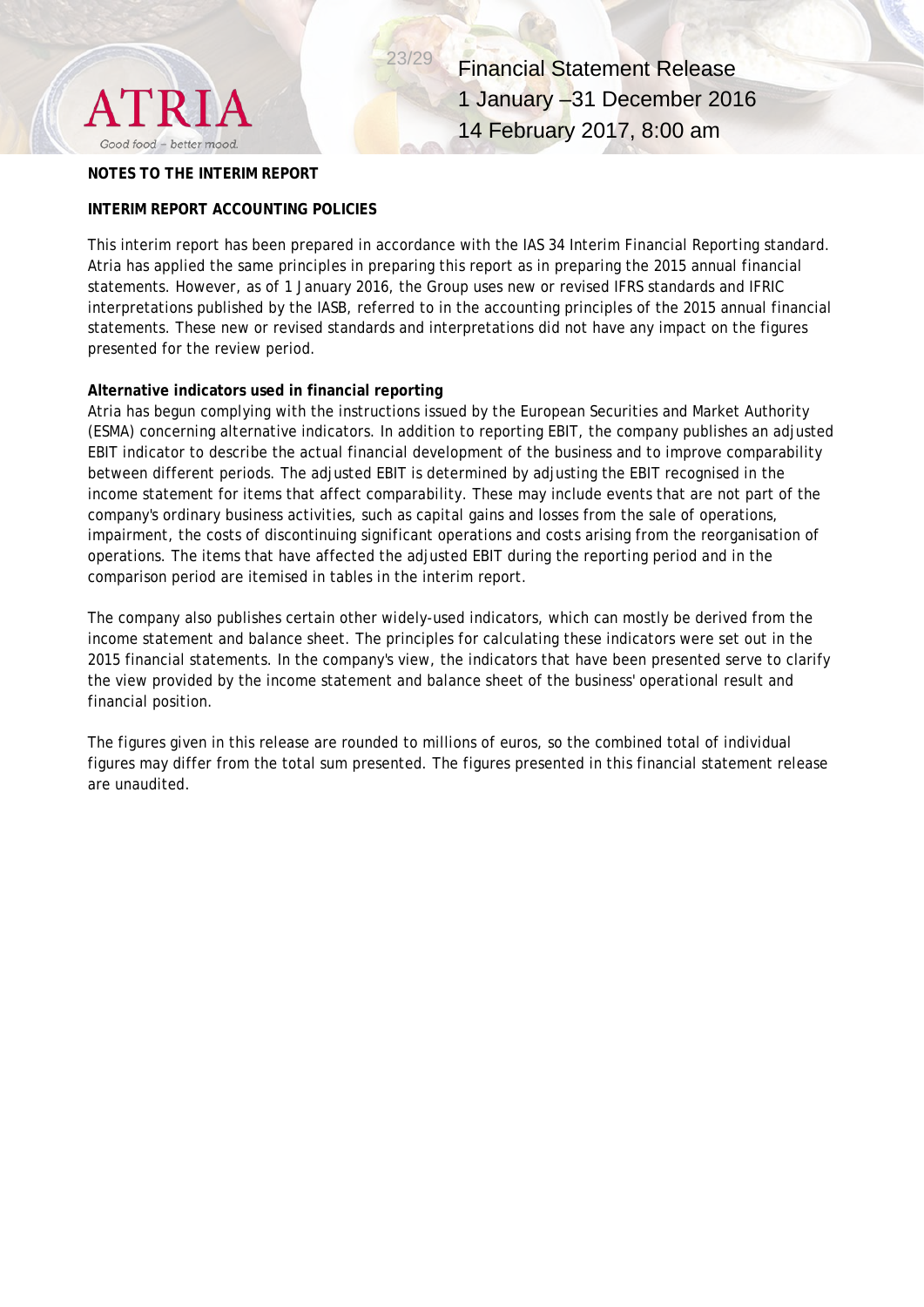

#### **OPERATING SEGMENTS**

| <b>EUR million</b>                 | 10-12/16      | 10-12/15         | $1 - 12/16$   | $1 - 12/15$      |
|------------------------------------|---------------|------------------|---------------|------------------|
| Net sales                          |               |                  |               |                  |
| Atria Finland                      | 246.6         | 248.0            | 932.3         | 929.0            |
| Atria Scandinavia                  | 88.3          | 83.8             | 343.4         | 330.5            |
| Atria Russia                       | 21.1          | 18.6             | 71.8          | 75.1             |
| Atria Baltic                       | 8.8           | 8.0              | 34.4          | 32.9             |
| Eliminations                       | $-8.0$        | $-7.4$           | $-30.1$       | $-27.4$          |
| <b>Total</b>                       | 356.8         | 351.0            | 1 351.8       | 1 340.2          |
|                                    |               |                  |               |                  |
| <b>EBIT</b>                        |               |                  |               |                  |
| Atria Finland<br>Atria Scandinavia | 10.8<br>0.7   | 13.7<br>3.2      | 24.2<br>8.4   | 29.8<br>12.8     |
| Atria Russia                       |               |                  |               |                  |
| Atria Baltic                       | $-0.6$<br>0.6 | $-0.4$<br>$-9.1$ | $-0.7$<br>0.7 | $-0.2$<br>$-9.0$ |
| Unallocated                        | $-0.8$        | $-2.6$           | $-0.8$        | $-4.4$           |
|                                    |               |                  |               |                  |
| <b>Total</b>                       | 10.8          | 4.8              | 31.8          | 28.9             |
| <b>Investments</b>                 |               |                  |               |                  |
| Atria Finland                      | 22.5          | 11.4             | 46.6          | 33.0             |
| Atria Scandinavia                  | 4.0           | 4.6              | 30.9          | 19.3             |
| Atria Russia                       | 1.4           | 1.1              | 2.5           | 2.9              |
| Atria Baltic                       | 1.0           | 0.7              | 2.9           | 1.8              |
| Total                              | 28.9          | 17.9             | 82.9          | 56.9             |
|                                    |               |                  |               |                  |
| Depreciation and write-offs        |               |                  |               |                  |
| Atria Finland                      | 7.2           | 7.5              | 28.5          | 29.2             |
| Atria Scandinavia                  | 3.2           | 2.9              | 12.0          | 10.9             |
| Atria Russia                       | 1.1           | 1.0              | 4.1           | 4.2              |
| Atria Baltic                       | 0.6           | 9.7              | 2.3           | 11.4             |
| <b>Total</b>                       | 12.1          | 21.0             | 46.9          | 55.7             |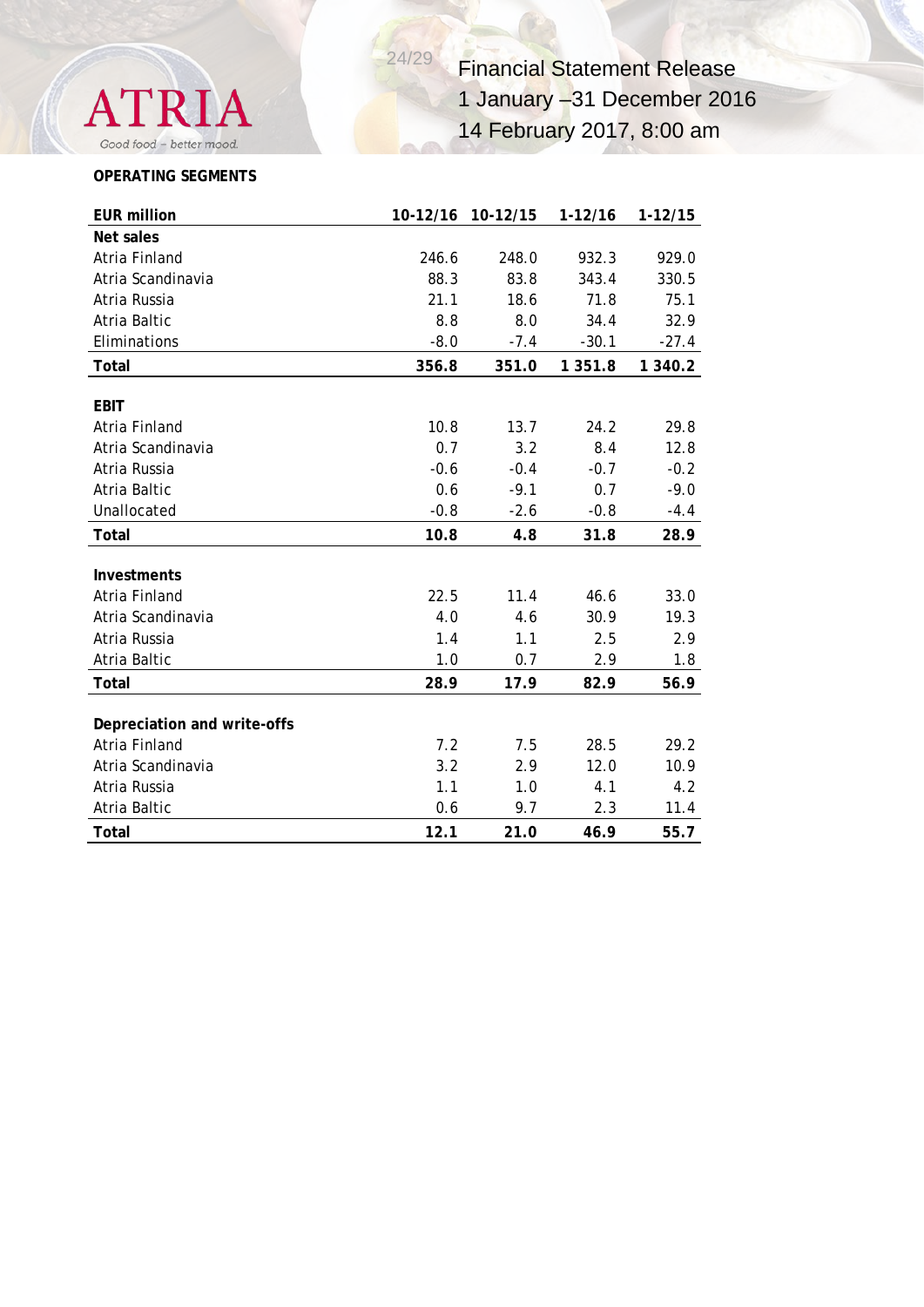

#### **FAIR VALUE HIERARCHY OF FINANCIAL ASSETS AND LIABILITIES:**

**EUR milloin**

| <b>Balance sheet items</b>          | 31.12.16 | Level 1 | Level 2 | Level 3 |
|-------------------------------------|----------|---------|---------|---------|
|                                     |          |         |         |         |
| Assets                              |          |         |         |         |
| Available-for-sale financial assets | 1.1      |         |         | 1.1     |
| Derivative financial instruments    | 1.0      |         | 1.0     |         |
| Total                               | 2.1      | 0.0     | 1.0     | 1.1     |
| Liabilities                         |          |         |         |         |
| <b>Bonds</b>                        | 50.0     |         | 50.0    |         |
| Derivative financial instruments    | 6.7      |         | 6.7     |         |
| Total                               | 56.7     | 0.0     | 56.7    | 0.0     |
|                                     |          |         |         |         |
| <b>Balance sheet items</b>          | 31.12.15 | Level 1 | Level 2 | Level 3 |
|                                     |          |         |         |         |
|                                     |          |         |         |         |
| Assets                              |          |         |         |         |
| Available-for-sale financial assets | 1.1      |         |         | 1.1     |
| Derivative financial instruments    | 1.0      |         | 1.0     |         |
| Total                               | 2.1      | 0.0     | 1.0     | 1.1     |
| Liabilities                         |          |         |         |         |
| <b>Bonds</b>                        | 50.0     |         | 50.0    |         |
| Derivative financial instruments    | 8.9      |         | 8.9     |         |

There were no transfers between Levels 1 and 2 during the period.

Level 1: Prices listed on active markets for identical assets and liabilities.

Level 2: Fair values can be determined either directly (i.e., as prices) or indirectly (i.e., derived from prices).

Level 3: Fair values are not based on verifiable market prices.

Fair values of financial instruments do not deviate significantly from balance sheet values.

#### **RELATED PARTY TRANSACTIONS**

#### **EUR million**

**The following transactions were completed with related parties:**

|                                 |      | 10-12/16 10-12/15 1-12/16 1-12/15 |                   |      |
|---------------------------------|------|-----------------------------------|-------------------|------|
| Sales of goods and services     | 3.1  | 2.9                               | 11.1              | 9.9  |
| Purchases of goods and services | 20.0 | 23.4                              | 79.7              | 82.0 |
|                                 |      |                                   |                   |      |
|                                 |      |                                   | 31.12.16 31.12.15 |      |
| Receivables                     |      |                                   | 17                | 2.4  |
| Liabilities                     |      |                                   | 5.3               | 5.3  |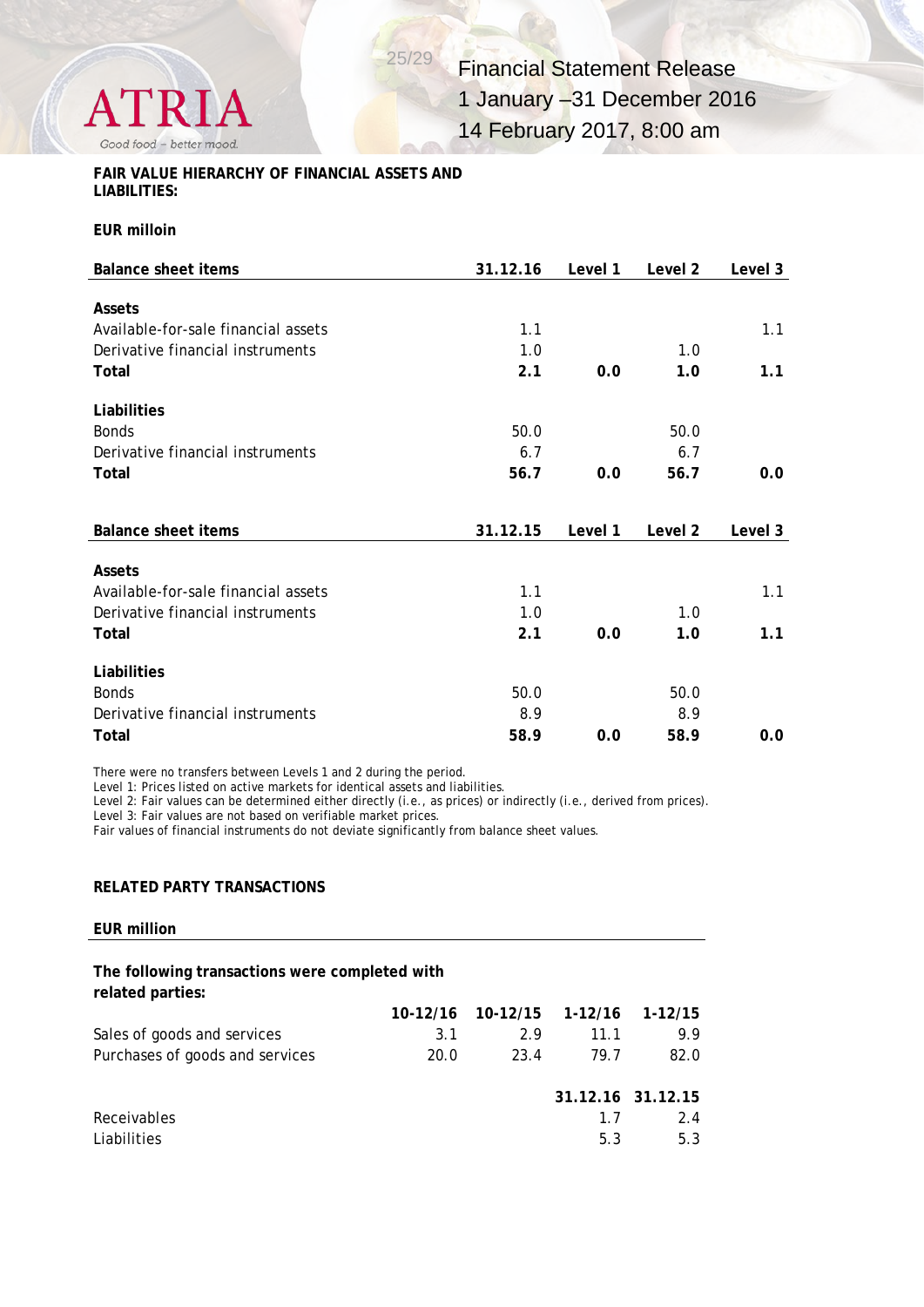

#### **CONTINGENT LIABILITIES**

| <b>EUR million</b>                        | 31.12.16 31.12.15 |       |
|-------------------------------------------|-------------------|-------|
|                                           |                   |       |
| Debts with mortgages given as security    |                   |       |
| Loans from financial institutions         | 1.7               | 2.7   |
| Pension fund loans                        | 5.3               | 5.5   |
| Total                                     | 7.0               | 8.2   |
| Mortgages given as comprehensive security |                   |       |
| Real estate mortgages                     | 2.8               | 3.8   |
| Corporate mortgages                       | 3.9               | 1.2   |
| Total                                     | 6.7               | 5.0   |
| Guarantee engagements not included        |                   |       |
| in the balance sheet                      |                   |       |
| Guarantees                                | 0.3               | (1.4) |

#### **DIVESTED OPERATIONS**

On 29 April 2016 Atria sold a pig farm located in Northern Estonia. The sale of the pig farm gave rise to a sales loss of approximately EUR 1 million, which is recorded under other operating expenses.

In Sweden, Atria sold Kb Joddlaren, a real estate company, on 1 June 2016. The company owns a logistics property in Gothenburg. The transaction price was EUR 3.8 million and Atria Scandinavia recognised a EUR 1.4 million profit on the transaction under other operating income.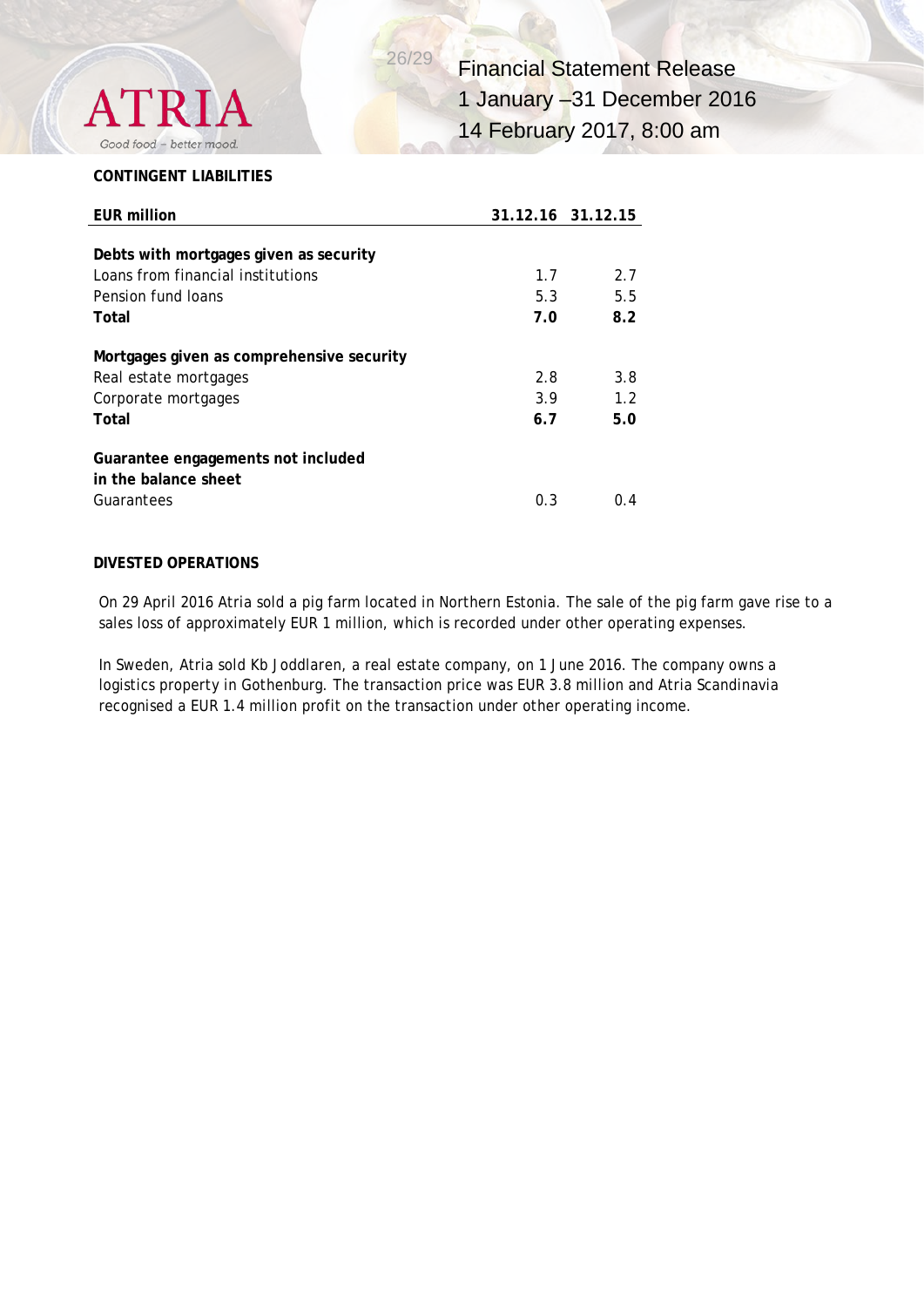

#### **ACQUIRED OPERATIONS**

#### **Lagerberg i Norjeby AB:**

Atria purchased the entire share capital of Lagerberg i Norjeby AB, a poultry company. The deal was approved by the Swedish Competition Authority and Consumer Agency on 1 April 2016. The agreement between Atria and Lagerbergs was confirmed at the end of April and the business operations were transferred to Atria as of the start of May. The purchase price was EUR 18.7 million and it was paid in cash.

The transaction expands Atria's business into the Swedish poultry market. The company is the third largest supplier on the Swedish chicken market. Lagerbergs brand was included in the acquisition. In Sweden, demand for chicken has increased steadily in recent years. In 2015, the retail market for poultry increased by 7 per cent.

Lagerbergs has a production plant and its own chicken rearing facilities in Blekinge, Southern Sweden. In addition to the chickens produced at its own rearing facilities, Lagerbergs acquires chickens from the contract producers located near the production plant. The company employs 120 people. Atria's annual net sales are expected to grow by about EUR 30 million.

|                                        | Fair value used    |
|----------------------------------------|--------------------|
| Lagerberg i Norjeby AB                 | in the acquisition |
|                                        |                    |
| Property, plant and equipment          | 6.4                |
| Intangible assets                      |                    |
| Contracts of the operations            | 4.8                |
| <b>Brands</b>                          | 5.7                |
| Goodwill                               | 3.9                |
| Non-current financial assets           | 0.9                |
| Inventories                            | 1.8                |
| Current receivables                    | 4.0                |
| Cash in hand and at bank               | 2.8                |
| <b>Total assets</b>                    | 30.2               |
|                                        |                    |
| Non-current liabilities                | 3.0                |
| Deferred tax liabilities               | 2.7                |
| <b>Current liabilities</b>             | 5.8                |
| <b>Total liabilities</b>               | 11.5               |
|                                        |                    |
| Net assets                             | 18.7               |
|                                        |                    |
| Purchace price                         | 18.7               |
| Effect of the acquisition on cash flow | 15.9               |

The calculation was updated after the original presentation, because the value of acquired assets and therefore the purchase price have been specified.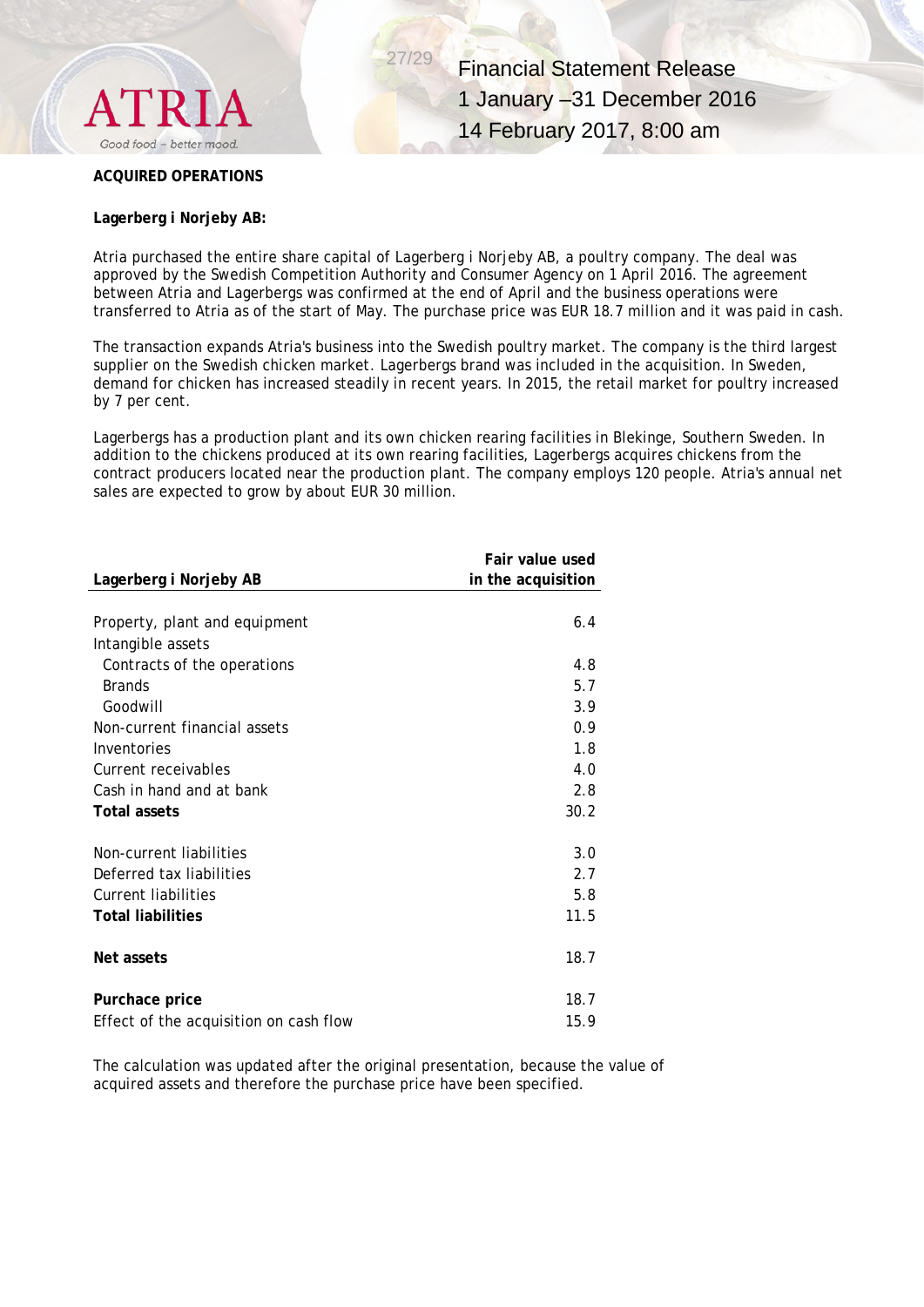

**Well-Beef Kaunismaa Ltd:**

Atria acquired 70 percent of Well-Beef Kaunismaa's stock. The transaction price was EUR 15.3 million. The agreement between Atria and Well-Beef Kaunismaa to conclude the acquisition was confirmed on 3 October 2016. Well-Beef Kaunismaa has a production plant in Turku with approximately 50 employees. With the acquisition, Atria raises the value added and profitability of the beef chain. Well-Beef Kaunismaa is highly competent as a manufacturer of high-quality hamburger patties and kebab products and holds a substantial position in the growing fast-food market in Finland. The customers of Well-Beef Kaunismaa are fast-food chains and other Food Service customers. The company's brand is Well Beef. The merger will generate significant synergies from meat sourcing to product distribution.

Atria's annual net sales are expected to grow by about EUR 40 million.

|                                        | Fair value used    |
|----------------------------------------|--------------------|
| Kaivon Liha Kaunismaa Oy               | in the acquisition |
|                                        |                    |
| Property, plant and equipment          | 1.1                |
| Intangible assets                      |                    |
| Customer relationsship                 | 4.6                |
| <b>Brands</b>                          | 3.6                |
| Inventories                            | 1.4                |
| Current receivables                    | 3.2                |
| <b>Total assets</b>                    | 13.9               |
|                                        |                    |
| Deferred tax liabilities               | 1.7                |
| <b>Current liabilities</b>             | 2.5                |
| <b>Total liabilities</b>               | 4.2                |
|                                        |                    |
| Net assets                             | 9.7                |
| Goodwill                               | 12.2               |
| Non-controlling interest in fair value | 6.6                |
|                                        |                    |
| Purchace price paid in cash            | 15.3               |
| Effect of the acquisition on cash flow |                    |
| on 31st of December 2016               | 14.3               |

The calculation is preliminary, since the purchase price and the current values of the assets and liabilities may need to be specified later.